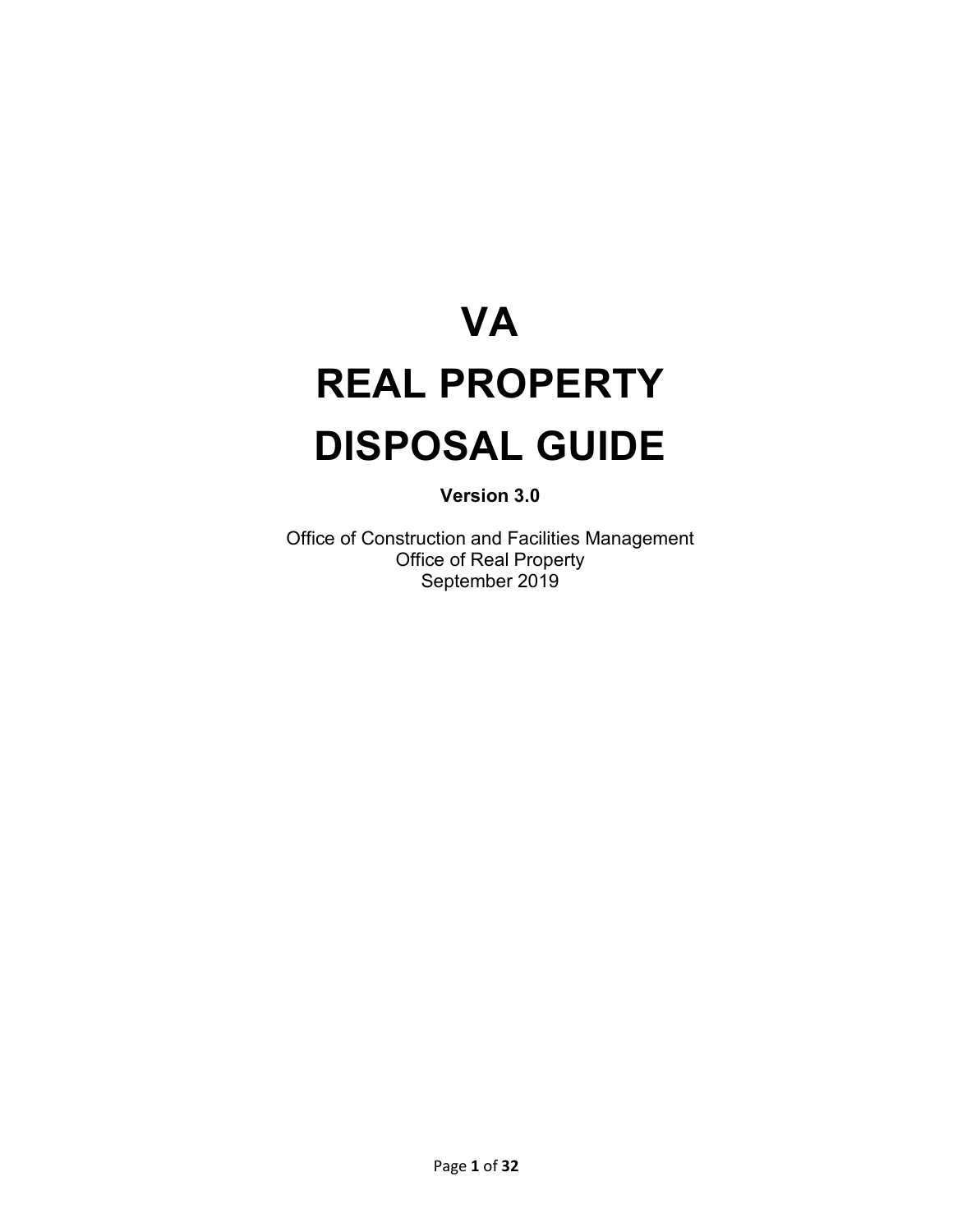<span id="page-1-0"></span>

| SECTION 3: MAKING THE DISPOSAL DECISION USING VA'S REAL PROPERTY |  |
|------------------------------------------------------------------|--|
|                                                                  |  |
|                                                                  |  |
|                                                                  |  |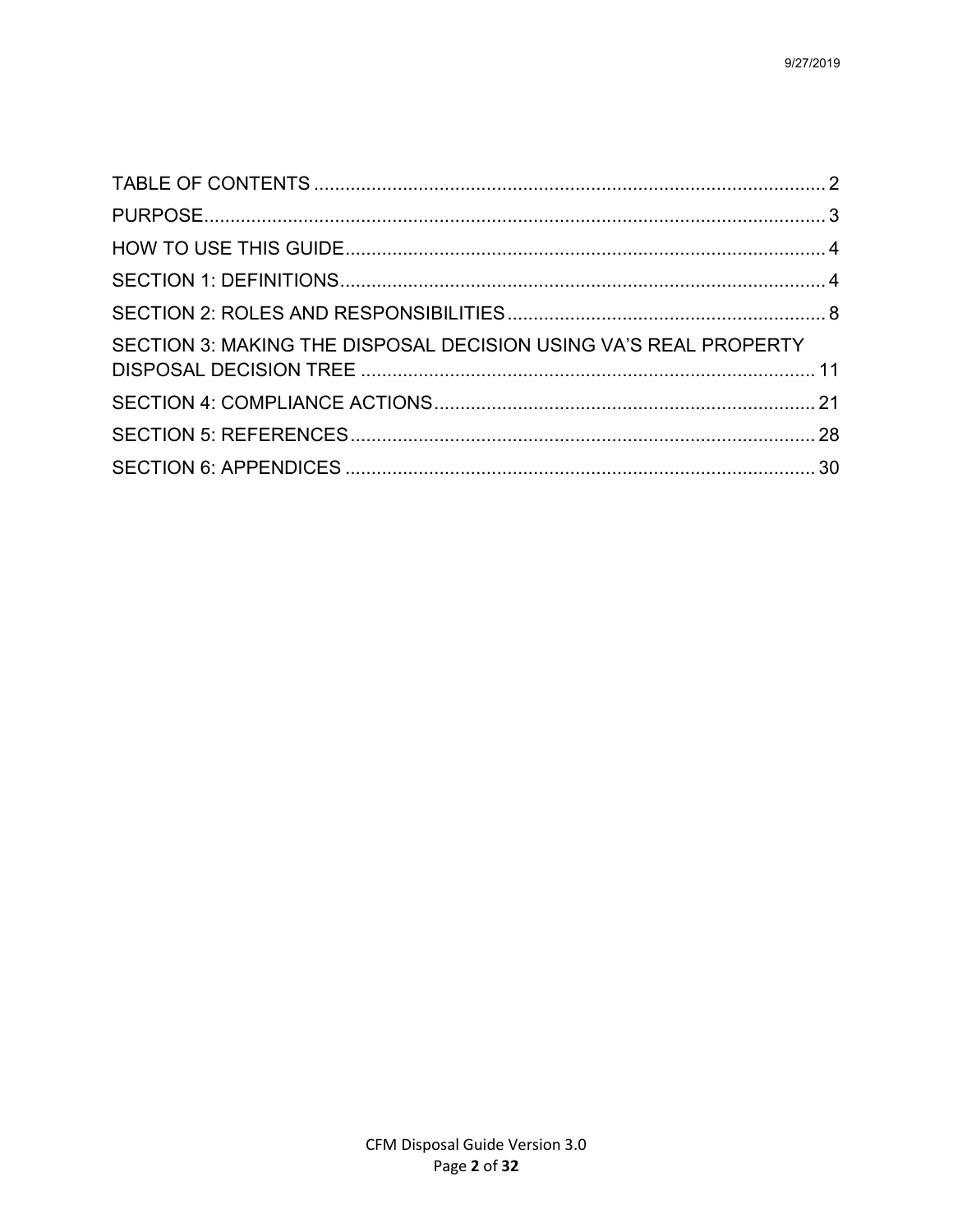# <span id="page-2-0"></span>**PURPOSE**

The purpose of this guidebook is to help VA Facilities Managers plan, implement, and execute projects to dispose of vacant and unneeded properties by explaining the various options available and the corresponding processes which should be followed when disposing of VA's real property assets. This guide discusses the decision-making criteria when considering disposal of vacant buildings, structures and/or land; and provides disposal options available to Department of Veterans Affairs (VA), the priority in which to consider these options, and the required steps to complete a disposal for each of the options.

Veteran Health Administration (VHA) disposal actions are initiated by the individual VAMC responsible for identifying a facility engineer or other point of contact to manage the project. While the VAMC is ultimately responsible for the property, the decision to dispose must be concurred on by the Veterans Integrated Service Network (VISN) Director through the VISN Capital Asset Manager (CAM) and approved by VHA's Deputy Under Secretary for Health for Operations and Management (DUSHOM) via the Office of Capital Asset Management Engineering and Support (OCAMES.)

National Cemetery Administration (NCA) disposal actions are initiated by the individual NCA locations and subsequently routed through NCA's Cemetery Development & Improvement Office for final decision by NCA Undersecretary for Memorial Affairs (USMA).

For both VHA and NCA, once approved, initiatives are executed by the Office of Construction & Facilities Management's (CFM), Office of Real Property (ORP). The assigned ORP PM is responsible for keeping the Administration point of contact aware of the disposal project status.

<span id="page-2-1"></span>The intended audiences for this guide are Facilities Managers, including Facility Planners, Engineers, Project Managers (PMs); VISN Capital Asset Managers (CAMs); and administration capital program offices involved in real property disposal decision making or transactions.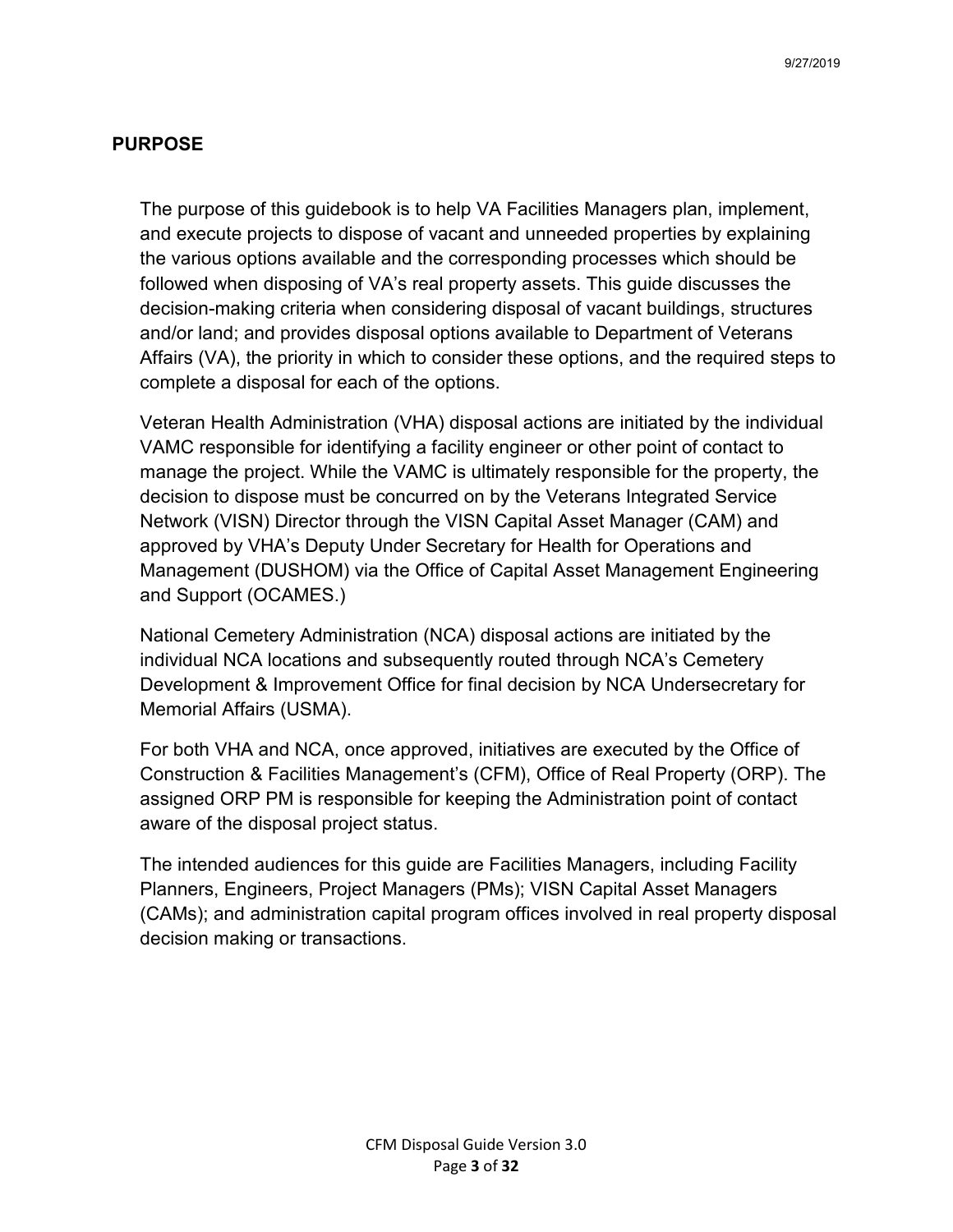# **HOW TO USE THIS GUIDE**

Instructions:

- 1. Use the Disposal Decision Tree and the associated narrative in [Section 3](#page-9-0) to help select the appropriate disposal option.
- 2. Follow the chart and engage responsible offices (See Chart in Upper Right on Disposal Decision Tree) when needed to complete the disposal action.
- 3. Address each applicable compliance action as described in [Section 4](#page-19-0) and work with the responsible office listed for assistance as needed.
- 4. Record your progress in the Capital Asset Inventory (CAI) system by entering in start and finish date of each of the key disposal milestones and, where applicable, upload evidence of compliance with a given milestone. For NCA actions CAI is updated by the Capital Asset Manager (42B1) and all disposal milestones should be shared with that office for timely CAI update.

# <span id="page-3-0"></span>**SECTION 1: DEFINITIONS**

- A. Capital Assets: Buildings, structures and land used by VA to execute its mission to serve Veterans. Capital assets include buildings and land on VA owned properties as well as use of non-VA space from appropriate land use agreements, including leases, permits, etc.
- B. Capital Asset Inventory (CAI): Capital Asset Inventory is VA's official real property database of record; housing disposal plans for buildings and/or land identified to be disposed. It is used as an input into VA's Strategic Capital Investment Planning (SCIP)'s Automated Tool to identify gaps for assisting each administration leadership with decisions on capital assets. It is also used as VA's reporting source for external entities, including Congress, the Federal Real Property Council, etc. Therefore, every effort should be made to ensure this database is as accurate as possible on an ongoing basis. The link to CAI is https://vaww.cai.va.gov/Default.aspx
- C. Compensated Work Therapy (CWT) Program: This program was a Veterans Health Administration (VHA) vocational rehabilitation program that endeavored to match and support work-ready Veterans in competitive jobs, and to consult with business and industry regarding their specific employment needs. VA owns buildings around the country designated to house veterans that were part of the CWT/TR program. In accordance with 38 U.S.C. 2032, VA may dispose of any property acquired for this purpose with the proceeds of any such disposal to be credited to the VA General Post Fund.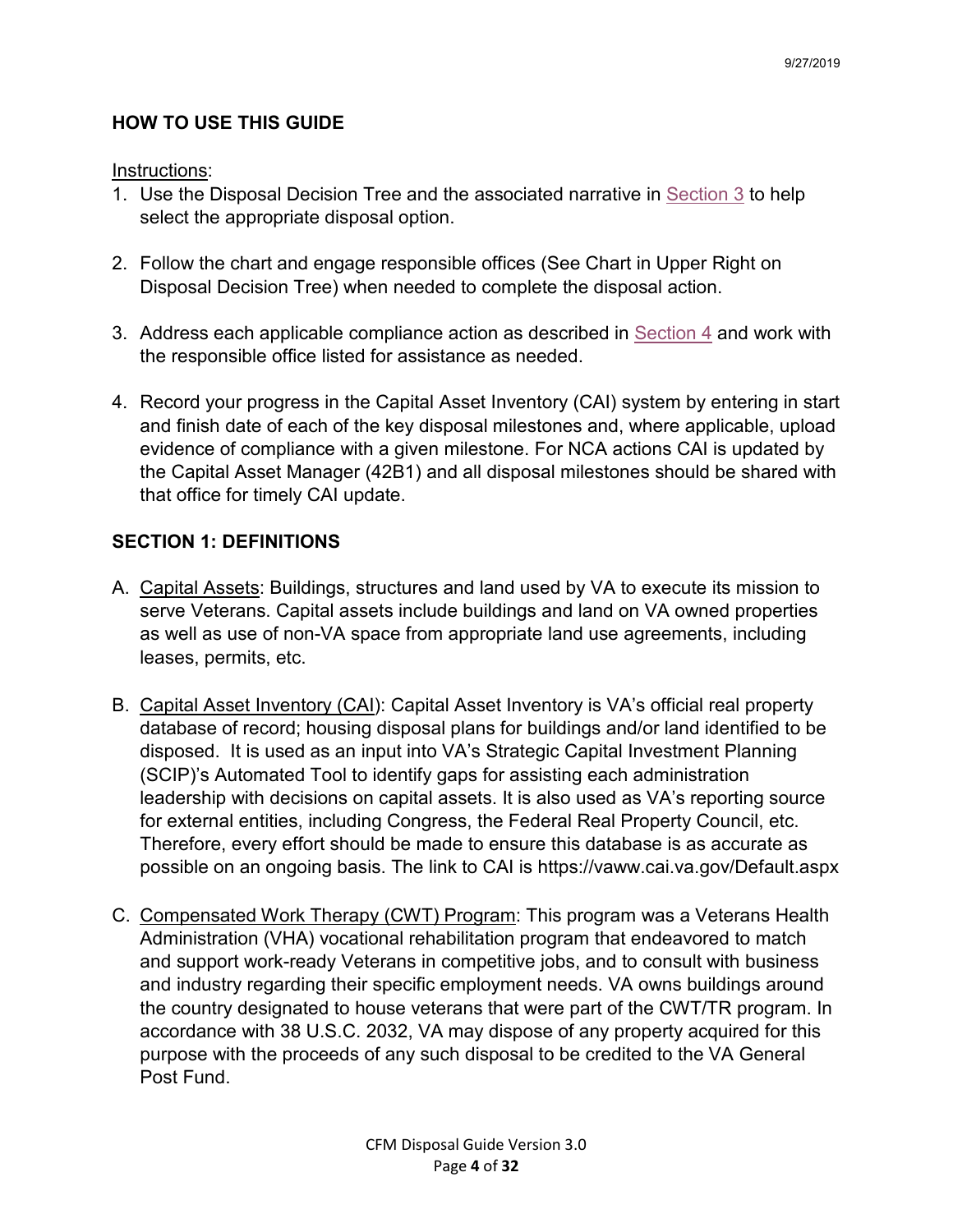- D. Comprehensive Environmental Response, Compensation, and Liability Act (CERCLA): Commonly known as Superfund, CERCLA was enacted by Congress on December 11, 1980. This law created a tax on the chemical and petroleum industries and provided broad Federal authority to respond directly to releases or threatened releases of hazardous substances that may endanger public health or the environment.
- E. Deconstruction: Deconstruction is the act of salvaging interior or exterior elements of architectural and/or historical significance of an historic or significant building prior to or during demolition.
- F. Demolition: The act of physically removing or tearing down a VA-owned building or structure from a VA-owned associated land parcel.
- G. Direct Sale of Therapeutic Housing Properties: Pursuant to 38 U.S.C. Section 2032, the Secretary may dispose of any property acquired for the purpose of therapeutic housing.
- H. Enhanced Use Lease: The EU Leasing (EUL) statute (38 U.S.C. Section 8161 through 8169) authorizes the Department of VA Secretary (SecVA) to lease an underutilized building and/or land parcel to a private, not-for-profit, or local government entity for terms up to 75 years for Veteran supportive housing purposes. Specific guidance about the EUL program may be found in "VA Handbook 7415 – Enhanced-Use Lease Program Policies". More information about the program may also be found here: [https://www.va.gov/assetmanagement/.](https://www.va.gov/assetmanagement/)
- <span id="page-4-0"></span>I. General Services Administration (GSA) Disposal Authorities: More information about GSA's disposal authorities can be found here: [http://www.disposal.gsa.gov.](http://www.disposal.gsa.gov/)
- J. Historic Outlease and Exchange: The VA Historic Reuse Program (HRP) is authorized by Sections 306121-306122 of the National Historic Preservation Act ("NHPA") under Title 54 U.S.C. ( commonly known by its old citation as simply Section 111) , which allows federal agencies, after consultation with the Advisory Council on Historic Preservation, to lease or exchange historic properties out to public or private entities for alternative uses and retain any lease proceeds for expenditure within two years of receipt. An HRP outlease does not remove an asset from VA's inventory.
- K. Legislated Transfer: Congress can order the transfer of a particular Federal asset to any party by legislation, usually with specific conditions. When this occurs, VA, through its Office of Real Property, works with the petitioner after the law has been passed to execute the property conveyance transaction pursuant to the law.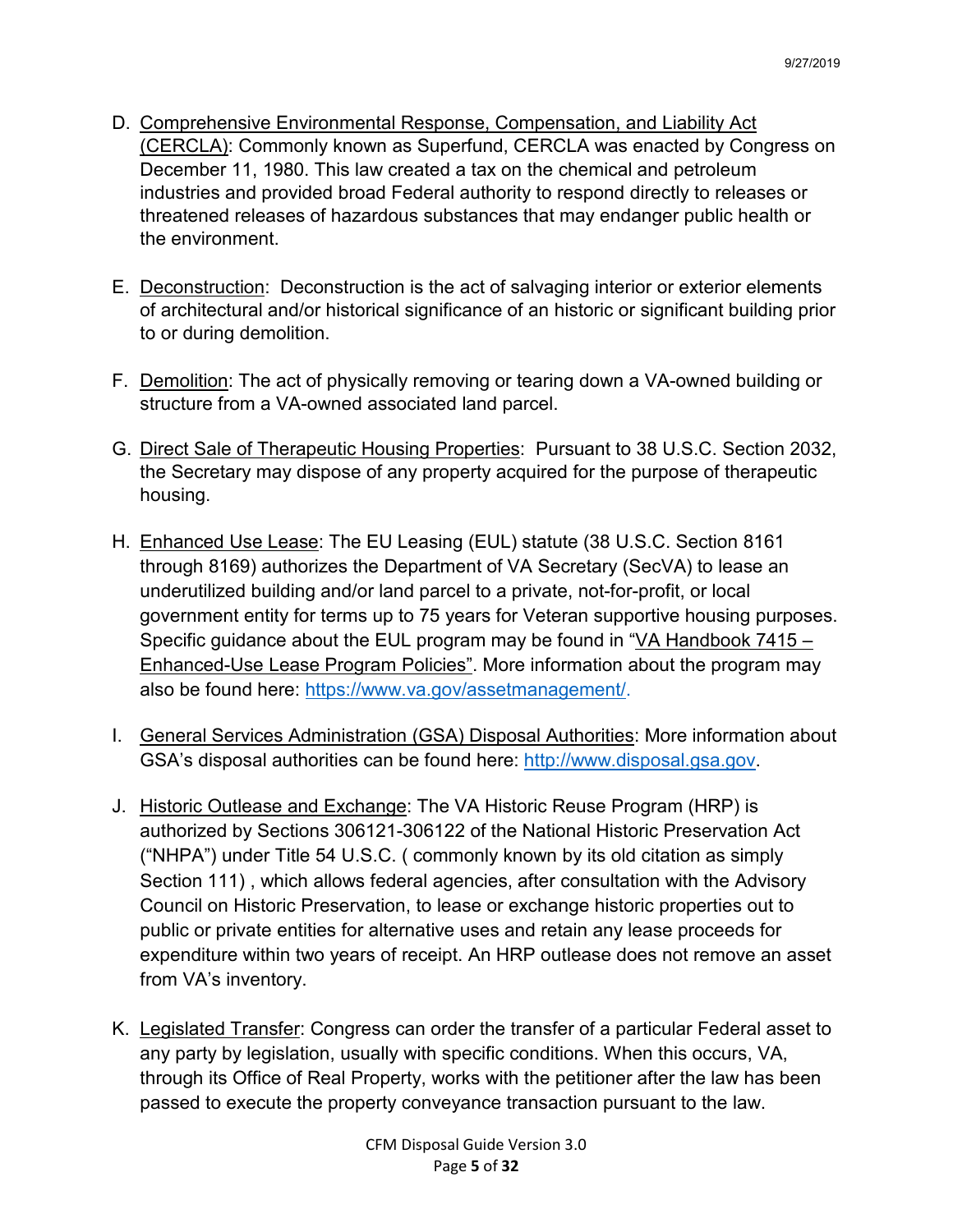- L. Like-Kind Exchange: The Secretary may acquire any facility or parcel of land necessary for use as a medical facility (38 U.S.C. Section 8103) or national cemetery (38 U.S.C. Section 2405) by exchanging a non-mission dependent or underutilized property under authority in Title 38 U.S.C.
- M. Local Station: For the purposes of this Disposal Guide, the local station is the VHA facility that has control over the building/property being considered for disposal. NCA is more centralized and while there are district engineers for each region, disposal actions are primarily coordinated with NCA DCS and NCA CDIS along with the NCA Capital Asset Manager (42B).
- N. Mothball: The mothballing process temporarily secures a vacant building to protect it from weather and vandalism while limiting damaging temperatures and moisture. Mothballing does not remove the asset from inventory, but it safeguards and lowers the operating cost of maintaining the asset, allowing VA to steward the asset safely and consider other disposal options or reuse of the asset at a later time.
- O. National Cemetery Administration (NCA) Budget Office and NCA Design and Construction Services (DCS): are jointly responsible for NCA capital program management.
- P. National Cemetery Administration Cemetery Development & Improvement Service (CDIS): NCA's Cemetery Development & Improvement Office is responsible for recommending disposals to NCA Leadership.
- Q. National Cemetery Administration Outlease: In accordance with 38 U.S.C. Section 2412, NCA may lease any undeveloped land or unused/underutilized buildings, or parts or parcels thereof, belonging to the United States and part of the NCA to a non-federal sharing partner for a term of a lease not to exceed 10 years. Any such lease may provide for the maintenance, protection, or restoration of the leased property by the lessee, as a part or all the consideration for the lease. This type of lease is distinct from a lease under NHPA Section 111.
- <span id="page-5-0"></span>R. National Environmental Policy Act (NEPA): The National Environmental Policy Act (NEPA) was signed into law on January 1, 1970. NEPA requires federal agencies to assess the environmental effects of their proposed actions prior to making decisions.
- S. National Historic Preservation Act (NHPA): NHPA is legislation intended to preserve historical and archaeological sites in the United States of America. The act created the National Register of Historic Places, federal preservation programs, and the State Historic Preservation Offices.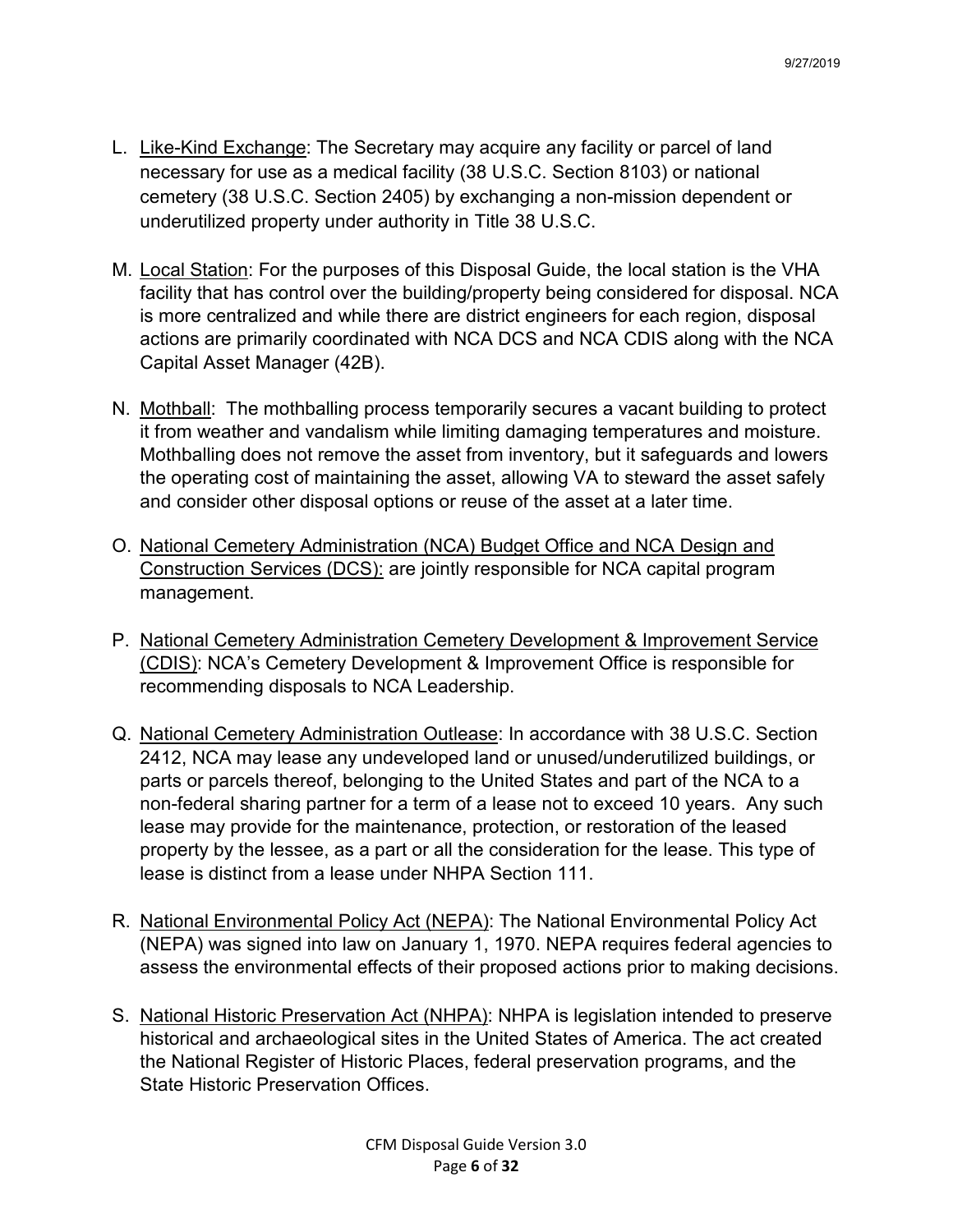T. National Register of Historic Places: The National Register of Historic Places is the official list of the Nation's historic places considered worthy of preservation. More information may be found here.

<https://www.nps.gov/subjects/nationalregister/index.htm>

- U. Office of Asset and Enterprise Management (OAEM): OAEM is VA's real estate asset management office. OAEM's mission is to ensure efficient and effective corporate-level management of VA capital assets. OAEM manages the strategic capital investment planning process (SCIP) and operates VA's Enhanced Use Leasing program.
- V. Office of Capital Asset Management Engineering and Support (OCAMES): OCAMES, as it relates to disposal activities, provides VHA's policy, guidance, oversight, and budget management for capital programs. This office is part of the approval process to support VHA's Deputy Under Secretary for Health for Operations and Management (DUSHOM) when a building or property is slated for disposal.
- W. Office of Construction and Facilities Management (CFM): CFM, as it relates to disposals, is responsible for overall asset management, including providing guidance for legal compliance with historic preservation procedures and environmental assessments.
- X. Strategic Capital Investment Planning Process (SCIP): The Strategic Capital Investment Planning (SCIP) is the process by which VA scores and ranks proposed capital improvements to support VA's capital budget requests. SCIP guidance can be found by contacting OAEM.
- <span id="page-6-0"></span>Y. Undertaking: An undertaking is a regulatory term related to historic preservation requirements and is any action funded, conducted or assisted by a federal agency, which includes all disposals.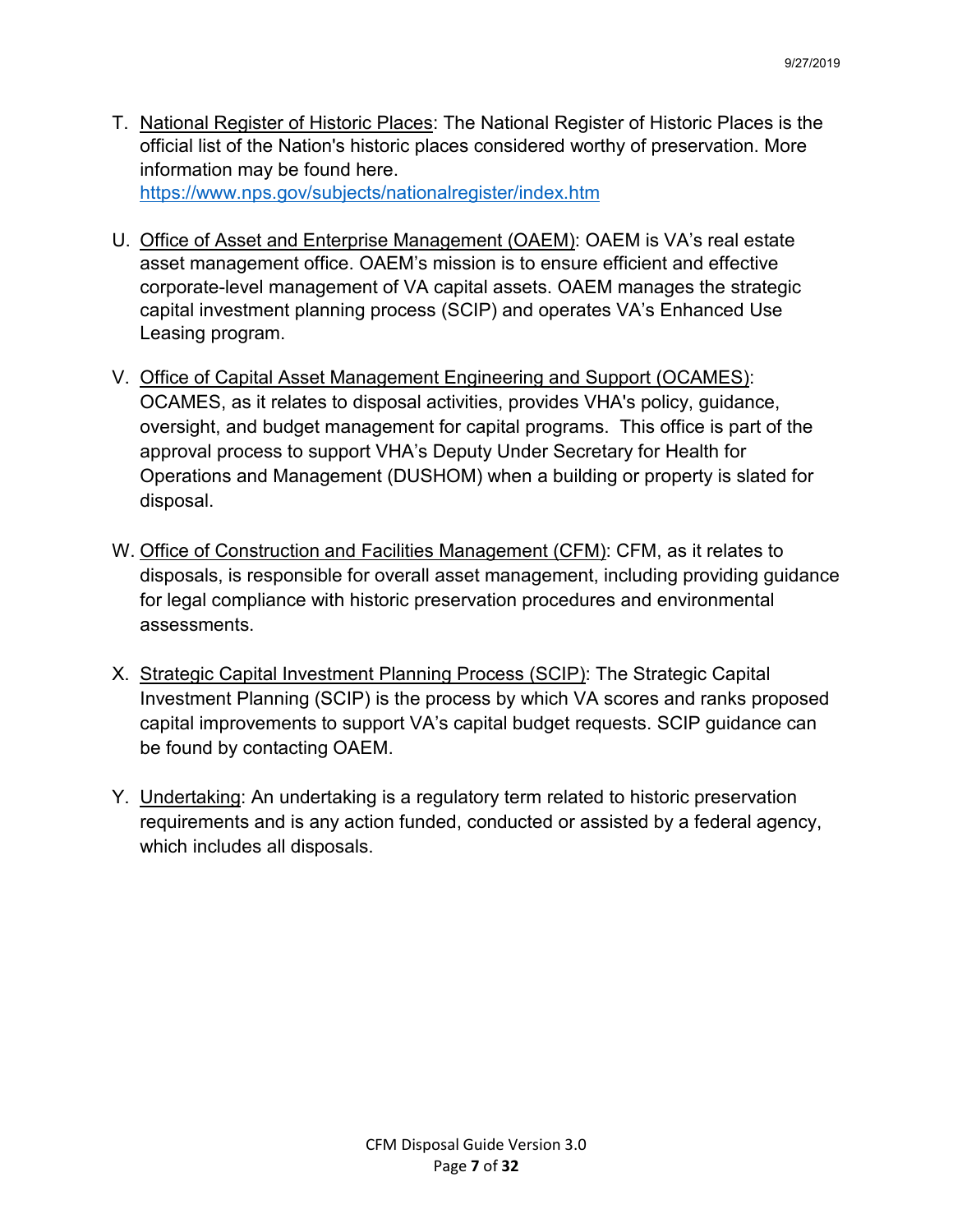# **SECTION 2: ROLES AND RESPONSIBILITIES**

- A. Local Station\NCA District Engineer Responsibilities<sup>[1](#page-7-0)</sup>: With regard to disposing of an asset, the local stations\NCA district engineer is responsible for:
	- Determining whether a given building can be used or retrofitted to support the Local Station's mission or not, and if a given building is a candidate for disposal.
	- Entering a planned disposal in CAI.

 $\overline{a}$ 

- Submitting capital request for planned disposal reuse and disposal projects for SCIP evaluation.
- Identifying a primary point of contact to be integrally involved in the process and engage with OAEM and ORP as needed until the property is completely disposed of and is transferred out of, or reclassified, within the VA real property inventory at the completion of the disposal project depending on the disposal method used.
- Creating and updating the CAI database reuse or disposal records on an ongoing basis as projects are identified and disposal actions completed, but at least annually during CAI certification. It is the local station's responsibility to completely update the CAI which removes the property from VA's real property inventory.
- B. Regional Offices & VISNs\NCA District Engineers: Each Regional Office & VISN leadership or NCA District Engineer is responsible for:
	- Confirming that the most advantageous capital option is disposal for specific buildings and land.
	- Reviewing and approving local offices and VAMC disposal activities per this guide, VA Directive 7633, and Handbook 7633.
	- Approving reuse or demolition of buildings per SCIP's process.
	- Validating that CAI reuse and disposal records are accurate at least annually.
- C. Administration Capital Program Offices: OCAMES and NCA's Budget Office are responsible for:
	- Reviewing and finalizing disposal plans through the SCIP process
	- Ensuring compliance to this guidebook, Directive 7633, and Handbook 7633.

<span id="page-7-0"></span><sup>1</sup> Local Station in this context refers to individual VA Medical Centers (VAMCs) across the country for VHA. For NCA, the District Engineers for each region are responsible for providing disposal information to the NCA Capital Asset Manager(42B1) who will update CAI accordingly.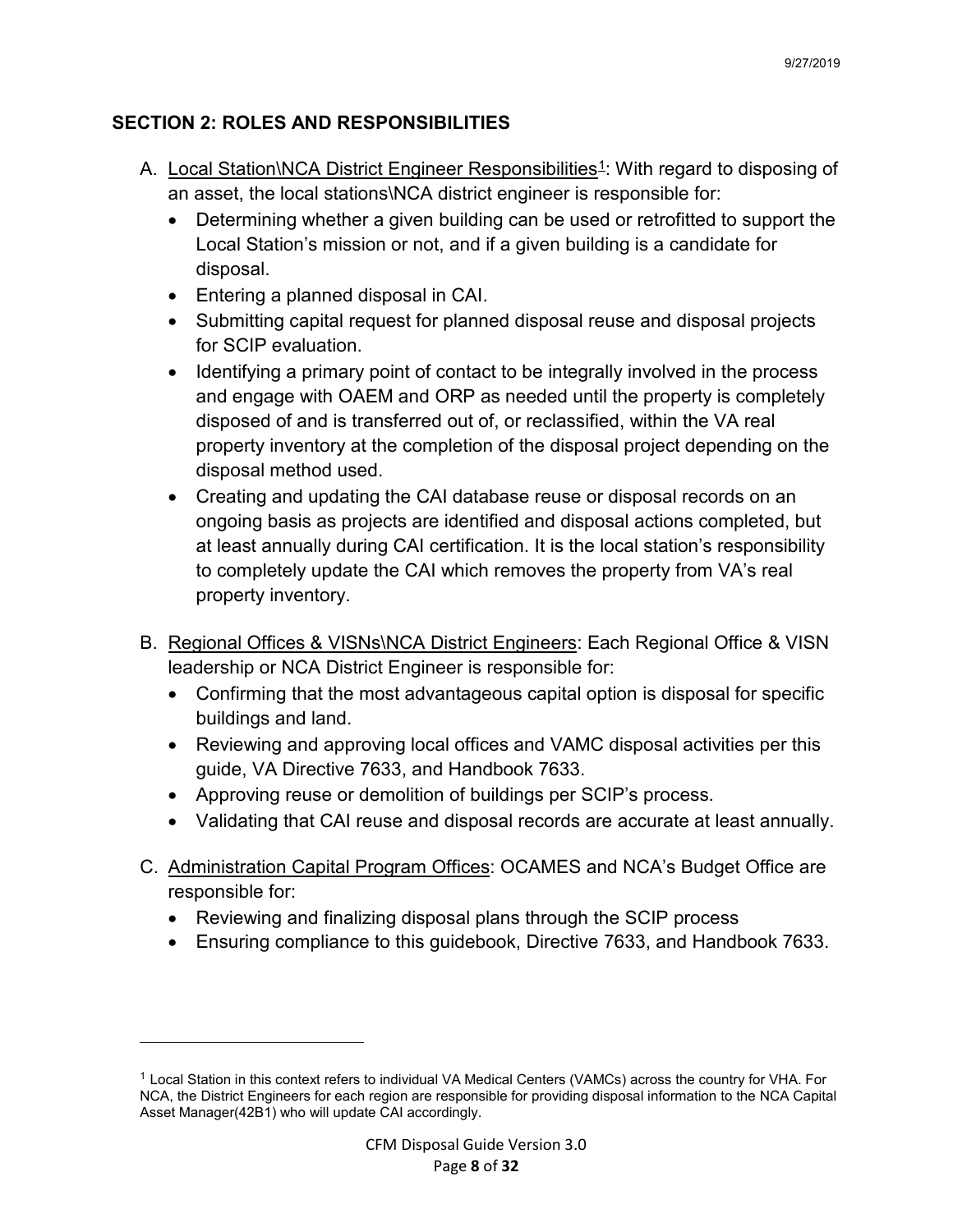- D. Office of Construction & Facilities Management (CFM): CFM, as it relates to disposals, is responsible for assisting the local station with legal compliance with historic preservation procedures and environmental assessments.
	- 1. Environmental Program: The Environment Program within CFM manages the environmental due diligence and implementation of the requirements of NEPA throughout VA. The Environmental Program develops guidance and training; ensures that NEPA analyses are completed before VA makes a decision with adverse environmental effects or that limits the choice of alternatives; ensures VA elements are aware of the potential environmental impacts of VA programs, projects, and plans; monitors the NEPA process to ensure compliance with schedules and with regulations and guidance from the Council on Environmental Quality and VA; provides technical advice to project proponents and decision-makers; provides due diligence and NEPA documents; and co-signs NEPA documents for environmental sufficiency . CFM Environmental Program is responsible for NEPA and where delegated by the CFM Environmental Program Manager NCA Environmental may prepare and sign NEPA documentation.
	- 2. Historic Preservation Program: The National Historic Preservation Act (NHPA) Section 110 requires all Federal Agencies to establish a preservation program and designate a Federal Preservation Officer (FPO). For VA, the program and position are within CFM. The FPO is responsible for historic preservation policies oversight and legal requirements for VA. The FPO is involved in all historic preservation related decisions including the screening of HRP projects. The FPO and historic preservation program staff assist staff offices, Administrations, and field locations to insure all undertakings (including disposals) comply with NHPA and, when necessary, assist in consultation and facilitate the process to conclusion. The Historic Preservation Program does not manage physical preservation of properties. For NCA Disposal projects, NCA's Office of Design and Construction Services (DCS) is responsible for NHPA, with CFM Historic Preservation Program as a supporting resource.
	- 3. Office of Real Property: Office of Real Property (ORP), an office within CFM, as it relates to disposals is responsible for intergovernmental transfers; the execution of historic reuse projects including outlease and exchanges; disposals; and guidance for these activities to VACO capital offices, regional and local VA offices, VHA and NCA.
- E. Office of Asset Enterprise Management: OAEM is responsible for monitoring and reporting on VA's real property portfolio. It administers the CAI database, which serves as the database of record for VA real property and tracks real property disposals. It also administers the Strategic Capital Investment Planning (SCIP) process, which facilitates approval for real property reuse and disposals projects.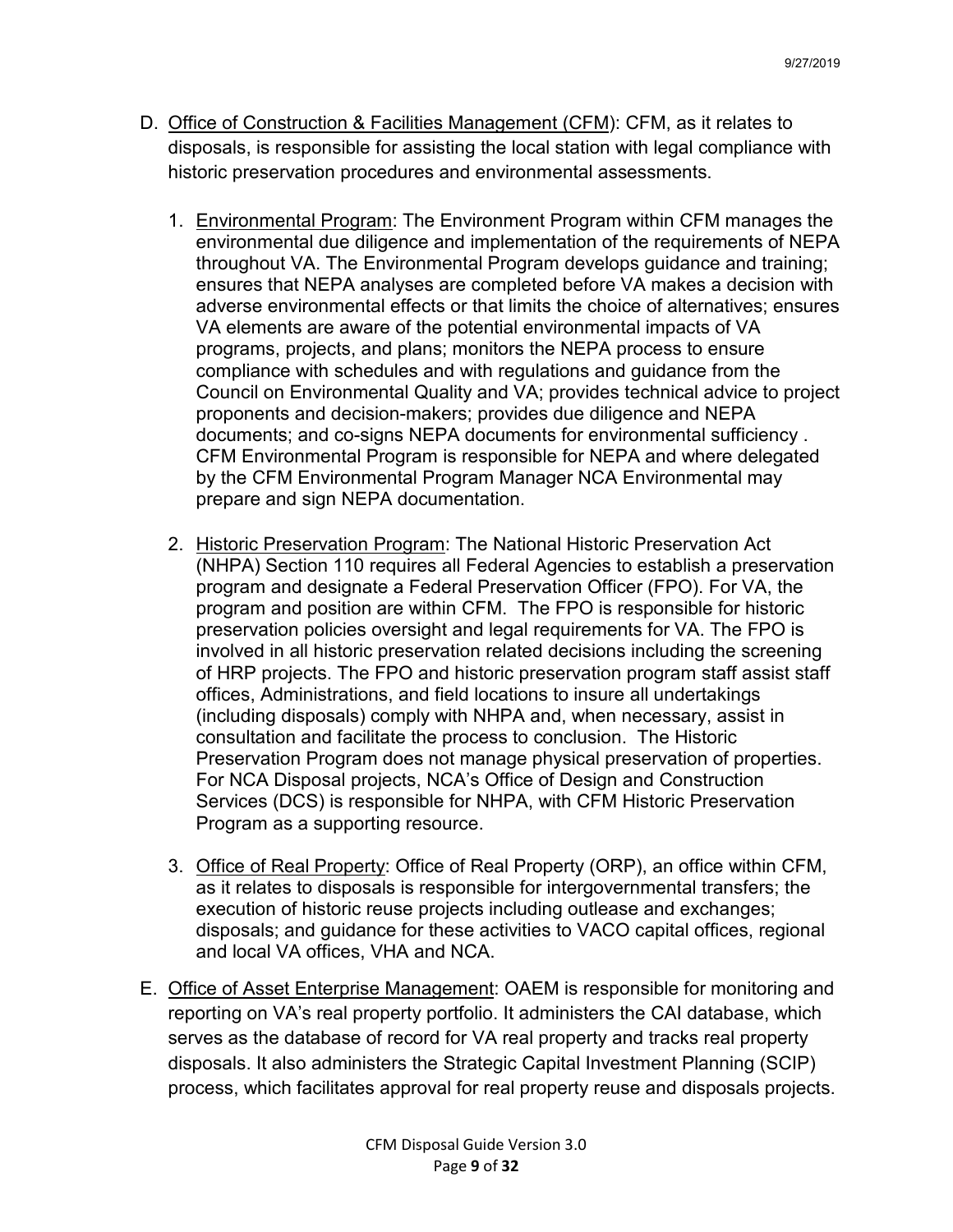It is also responsible for the development and post-transaction maintenance of VA EULs. OAEM oversees the Investment Enterprise Development Service (IEDS) and the Capital Asset Management Service (CAMS).

- 1. Capital Asset Management Service (CAMS): CAMS is charged with managing VA's portfolio of capital assets, performance monitoring of the portfolio, real property management, disposal and reuse planning, real property data management, and on-going analysis of VA's real property portfolio. The CAMS office serves as the administrator of the CAI database, which tracks all real property disposals. CAMS also run the post-transaction maintenance of VA's EULs.
- 2. Investment Enterprise Development Service (IEDS): The [Investment and](https://www.va.gov/oaem/about/ieds.asp)  [Enterprise Development Service](https://www.va.gov/oaem/about/ieds.asp) (IEDS) is a service within OAEM that operates the Enhanced Use Leasing program and provides technical assistance; tools and training. After internal reuse of disposable property has been considered and dismissed by the station, the IEDS Service evaluates the disposal for EUL potential. More information about the OAEM EUL Team can be found here:<https://www.va.gov/assetmanagement>
- F. Office of General Counsel (OGC): VA's OGC Real Property Law Group (RPLG) provides legal advice and services for Real Property Acquisitions and Disposals, Leases, Construction, Energy Law, Environmental Law, and Enhanced Use Leases.
- <span id="page-9-0"></span>G. Contracting: Local Contracting officials are responsible for procuring the actual demolition activity once all the pre-demolition compliance work has been completed (NHPA, CERCLA, NEPA and McKinney-Vento). A complete contracting document package to initiate a demolition action includes a Performance Work Statement (PWS) or Statement of Work (SOW) for the work to be completed, an Independent Government Cost Estimate (IGCE), and Confirmation of Funding to pay for the work.
	- For disposal actions undertaken by the Office of Real Property, the CFM Contracting Office is responsible for the procurement of due diligence studies for disposals.
	- For Enhanced Use Leases, OAEM will contract out for any necessary due diligence studies.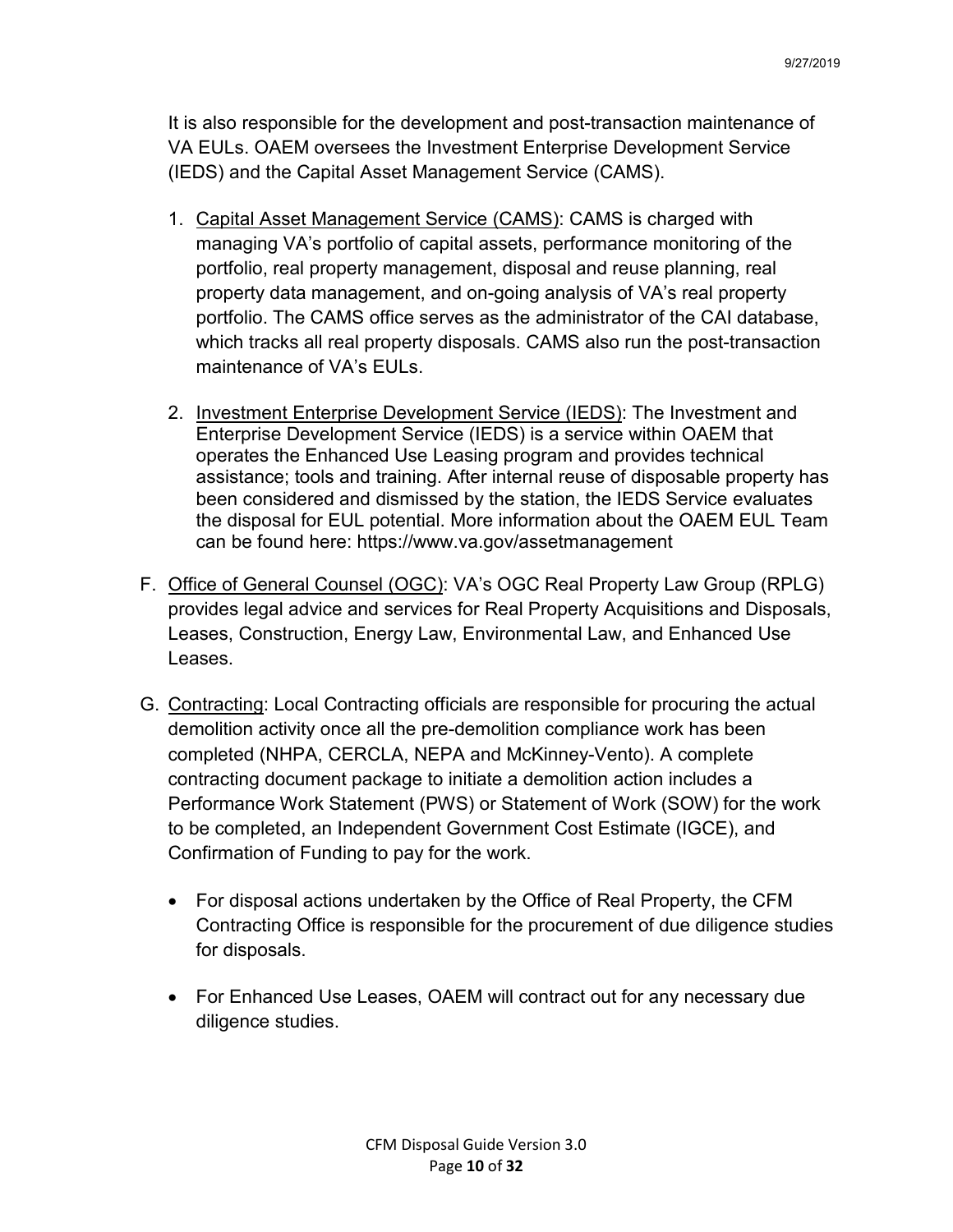# <span id="page-10-0"></span>**SECTION 3: MAKING THE DISPOSAL DECISION USING VA'S REAL PROPERTY DISPOSAL DECISION TREE**

The VA Real Property Disposal Decision Tree on the following page walks the user through each potential disposal option in priority order. The order of disposal options in the decision tree is in accordance with VA Handbook 7633. This handbook outlines VA priorities for reuse and disposal of underutilized assets. The disposal options are numbered and are meant to be followed sequentially. By working through the Decision Tree, local stations<sup>[2](#page-10-1)</sup> should be able to arrive at an optimal disposal methodology for their potential disposal. The Disposal Decision Tree is meant to be a conversation starter. Local stations should contact ORP for assistance and to discuss the options based on each potential disposal's unique characteristics to ensure that the option selected is best and all contingencies have been considered. *The decision tree is accompanied by narrative in this section which discusses the need for financial viability and/or business case analysis when considering a disposal option. VA will release a separate addendum to the Disposal Guide with guidance on how to complete a financial viability or business case analysis for potential disposal options.* 

Not included in the decision tree are dispositions mandated by legislation. In those scenarios the disposal decision has been made by Congress, and VA **must** convey the real property to the intended recipient. If the intended recipient specifically declines the transfer, or if the legislation mandating the transfer has expired or has been rescinded by an act of Congress, then VA will not execute the mandated conveyance. The public law legislating the transfer may waive or dictate certain compliance requirements. The applicable public law language should be reviewed and OGC consulted as needed. If there is a public law/mandate directing a conveyance, contact ORP to assign a Project Manager (PM) to oversee the transaction. The PM will contact the intended recipient to manage the details of the property transfer with the intended recipient and the local stat[i](#page-31-0)on<sup>i</sup>. The property may not be disposed of in any other manner until the intended recipient has officially declined to receive the property. The declination should be in the form of an official letter addressed to the Director of CFM. If the intended recipient declines to accept the real property, then the decision tree may be used to determine another disposal option.

The transfer is affected by a quit claim deed from VA to the recipient. Once the deed is received and recorded by the recipient, a copy of the recorded deed should be forwarded to VA as evidence that the property has been transferred. For VHA, the local

 $\overline{a}$ 

<span id="page-10-1"></span><sup>2</sup> Local Station in this context refers to individual VA Medical Centers (VAMCs) across the country for VHA. For NCA, Local Station refers to the District Engineer.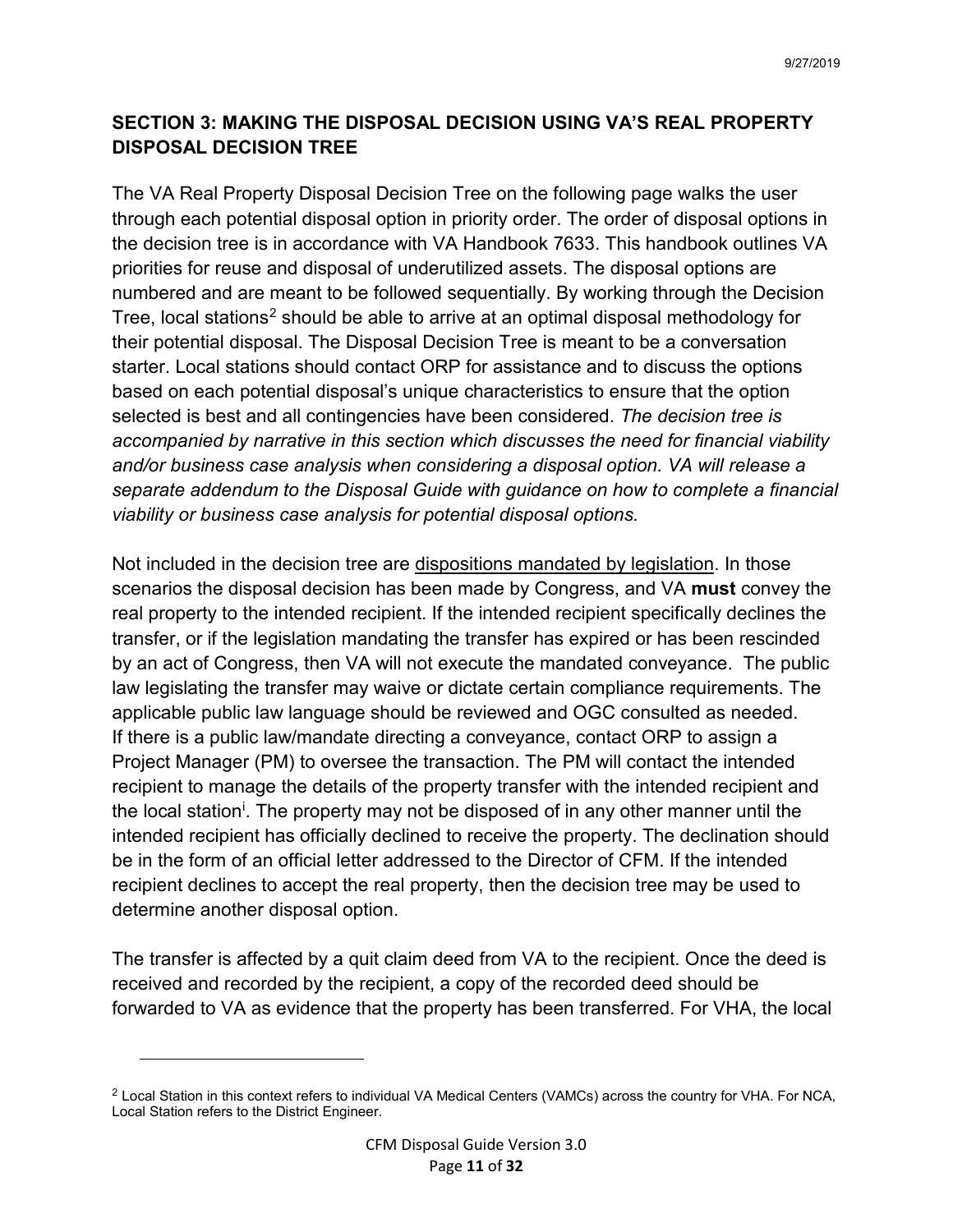station is responsible for updating CAI with the recorded deed indicating completion of the transfer. For NCA, whose real estate transactions are executed by the Office of Real Property, the ORP PM is responsible for notifying the NCA Capital Asset Manager that the deed has been received so that CAI may be updated accordingly.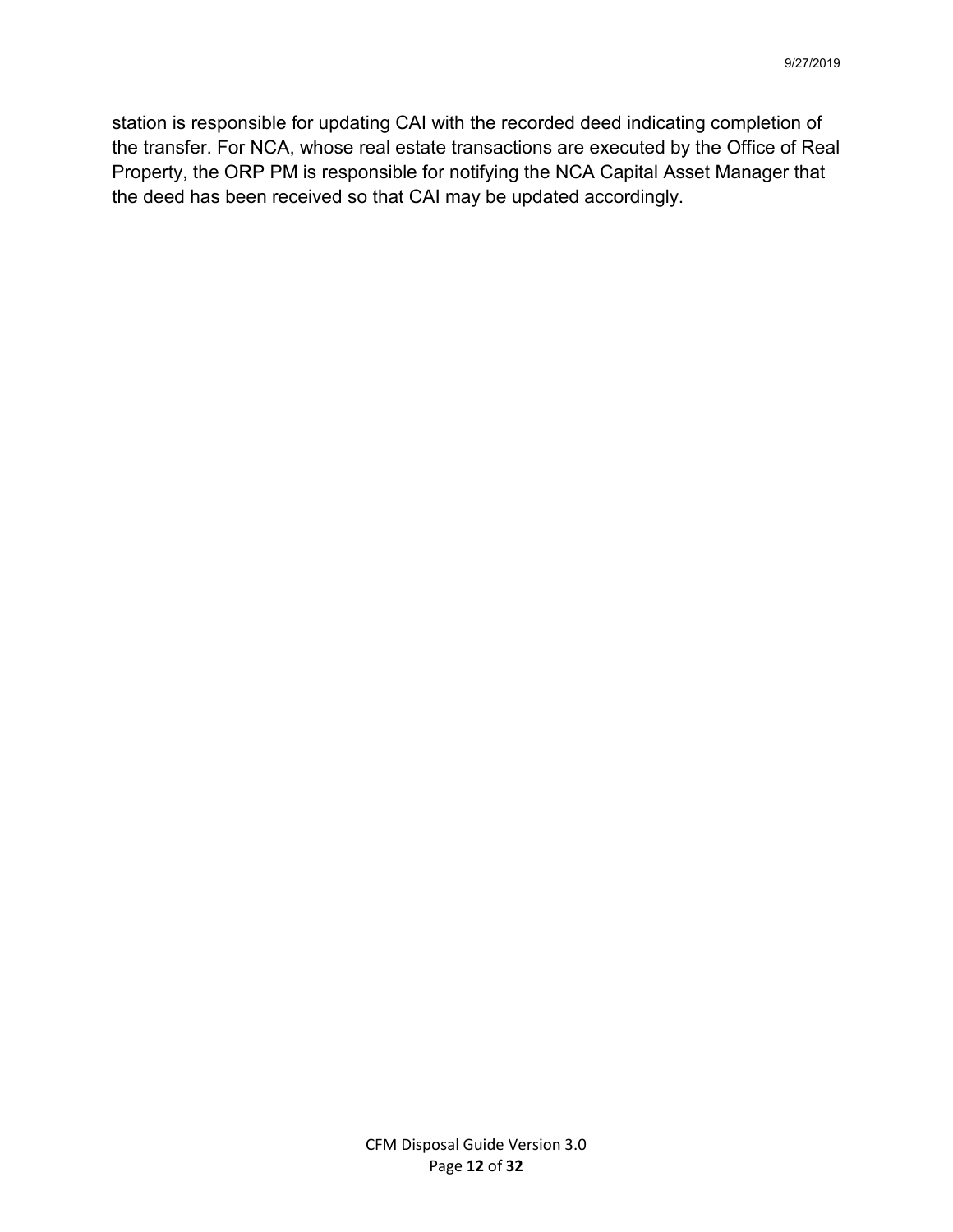

**OPTION 1: Internal Reuse Possibility** 

CFM Disposal Guide Version 3.0 Page **13** of **32**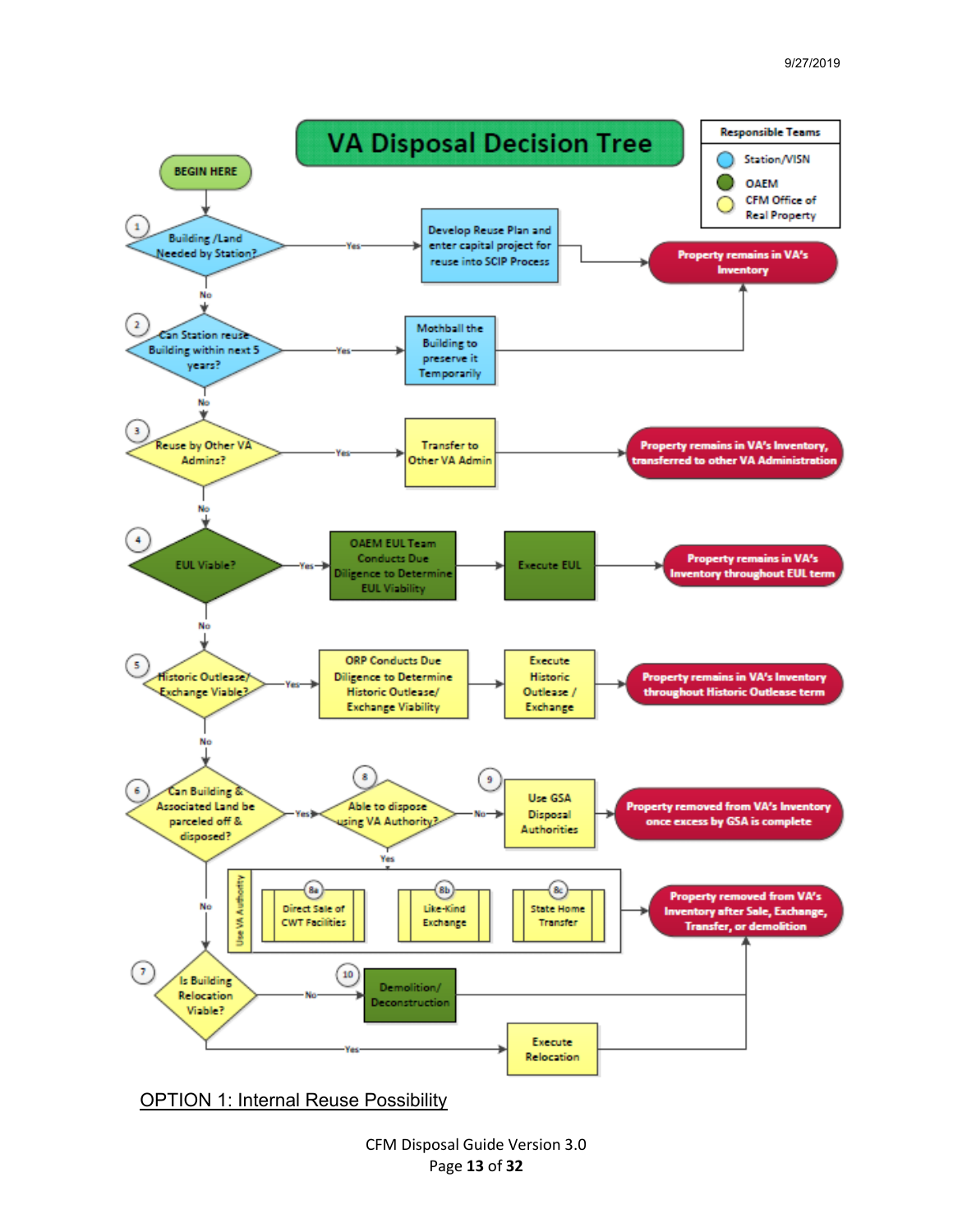*Responsibility*: VHA Local Station (VAMC) or NCA CDIS.

*Decision Consideration*: Is the property needed by the current VA owner? Can the property be used by the owner for another use than originally intended? If so, then no further disposal action is necessary.

If the property cannot be reused internally, prepare a summary of the current and past attempts at reuse for the building(s) which will be helpful should demolition of a building be proposed and retain the summary in the project file. Then proceed to OPTION 2.

#### OPTION 2: Future VA Internal Reuse Possibility

*Responsibility*: VHA Local Station or NCA CDIS.

*Decision Consideration*: Does the Local Station have a need for the property in the next five years?

If yes, THEN mothballing the building may be considered as an appropriate disposal option Refer to Section 1, Definitions, for more information on mothballing.

*Financial Viability & Business Case Analysis:* Analyze the cost / time of mothballing the building. Are the costs associated with mothballing the building less than the cost of any alternative means of satisfying the later need? If yes, proceed with plans to mothball the building to preserve the building for its future use. If no, proceed to OPTION 3.

#### OPTION 3: Reuse by Other VA Administrations

*Responsibility:* ORP.

*Decision Consideration:* Is another VA administration interested in this property?

If no, proceed to OPTION 4*.*

*Action*: Send an email to the VA Administration Level Capital Program Offices indicating the availability of the property. ORP or OAEM can provide contact information for a Point of Contact (POC) at the other administrations. Should there be interest, completing the transfer action includes an Intra-Agency Agreement. between the administrations. Administrations will likely need to conduct a Phase I Environmental Site Assessment to validate any environmental or lack thereof as well as an American Land and Title Association (ALTA) survey of the property being transferred. Once the property has been transferred, contact OAEM to ensure CAI has been updated to reflect the change in custody to the new VA Administration. For NCA actions, the NCA Capital Asset Manager is notified to complete the required CAI updates.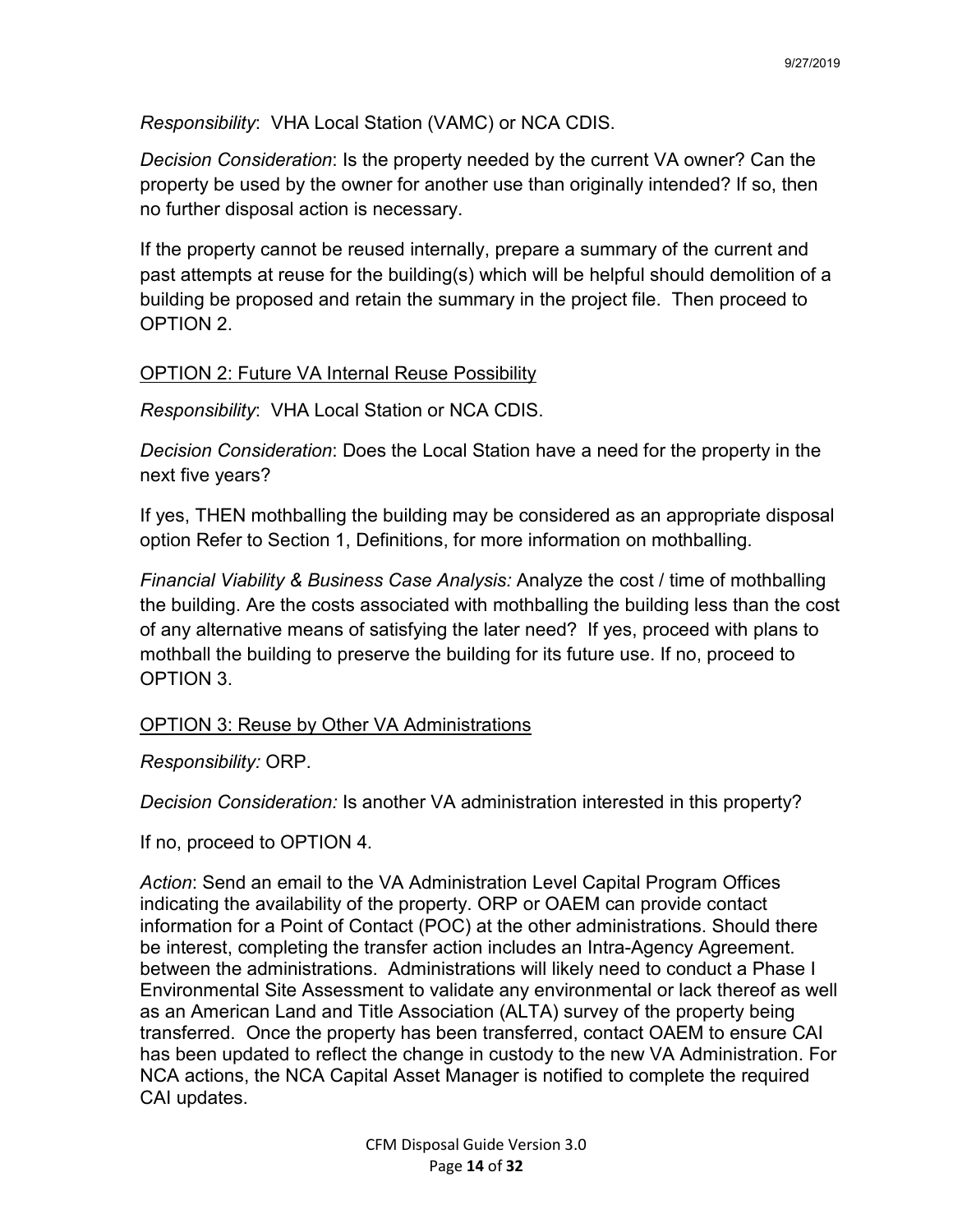# OPTION 4: EUL Screening

### *Responsibility*: OAEM – IEDS. [\(https://www.va.gov/assetmanagement/\)](https://www.va.gov/assetmanagement/)

At this juncture, it's been established that the property no longer serves VA's daily operations and can be reviewed for its potential to meet another mission need prior to seeking outside VA alternatives. In OPTION 4, the property is evaluated for its potential to be used as a supportive housing for homeless veterans thru the Enhanced Use Leasing (EUL) program.

*Decision Consideration*: Is this property viable for an Enhanced Use Lease? Could it be used to support homeless veteran housing?

To determine the answer, the Local Station asks OAEM's Investment Enterprise Development Service (IEDS) office at **EUL. Team. Management@va.gov** for a screening form. The Local Station should complete the top half of the EUL screening form and return by email per the form instructions. IEDS evaluates the potential disposal and determines if it meets the minimum threshold criteria or not for further EUL exploration using the EUL screening form. The evaluation by IEDS considers the need for veteran supportive housing in the geographic area of the disposal and the market viability of a prospective EUL development plus the financial viability of such a use.

*Financial Viability & Business Case Analysis:* IEDS will analyze the financial viability of such a development as well as the level of community support to deliver veteran supportive housing to the area.

*Action:* The Local Station or ORP PM and the NCA Capital Asset Manager for NCA actions will receive the completed EUL screening form along with IEDS' determination on EUL viability. If not viable, the completed form is uploaded by the recipient into the CAI Disposal Screen under EUL Screening to acknowledge completion of this FUNCTION and then moves to OPTION 5. If the potential disposal is deemed "EUL viable" by IEDS, the potential disposal will require additional due diligence such as Phase I ESAs and Sources Sought notices to gauge developer interest in a potential EUL. The process will result either in an executed EUL, or in the EUL Team notifying the Local Station\ORP PM that all options have been exhausted in which case the Local Station\ORP PM would continue to OPTION 5. If the latter is the case, IEDS provides an email indicating the property's unsuitability for EUL to stakeholders, which is then uploaded into the CAI Disposal Screen as evidence that this step is completed.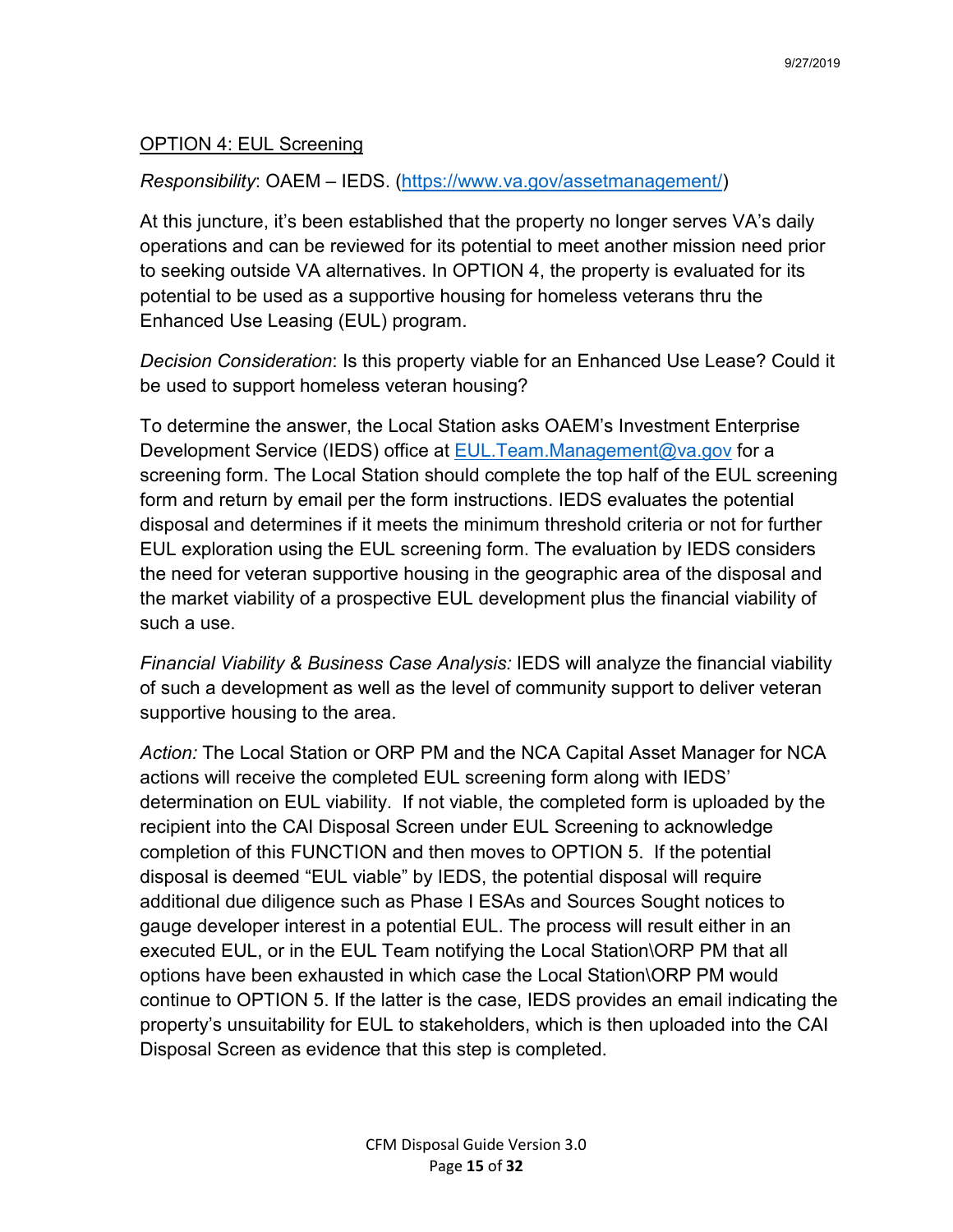As reference, IEDS's in-depth review may take up to a year or more as due diligence and market studies are conducted.

#### OPTION 5: Historic Reuse Screening

*Responsibility*: ORP and NCA DCS.

At this option, if the property is an historic building (eligible for or listed on the [National Register of Historic Places\)](#page-5-0), it should be screened to determine viability for the [Historic Reuse Program \(HRP\).](#page-4-0) An HRP project can be either a long-term ground lease (historic outlease) to a third-party entity or an historic exchange in accordance with the statue as described in the definition section.

*Decision Considerations*: Should VA keep this building that has historic value in its inventory for future uses, even though VA has no need for it in the near future?

Prior to proceeding with an HRP project, the local station and ORP with input from the VA FPO must concur that, due to the historic nature of the building (for example, if the building is a National Historic Landmark or is historically significant for the veteran community), VA would like to keep the building in its inventory even if there may not be an immediate need for it.

*Financial Viability & Business Case Analysis*: The maintenance and preservation costs for VA are often prohibitive. If this is the case, locating a third-party entity to preserve the historic property using non-VA funding may be a viable option. Otherwise a disposal option that completely removes the building from VA inventory would be preferable. With historic reuse projects, the external developer must finance the entire cost of rehabilitation including any necessary environmental remediation. Therefore, the building should be of a size that would be attractive to external developers for the purposes of redevelopment, and small historic buildings such as garages or sheds may not be viable historic reuse projects. For potential projects such as a group of multiple buildings or an individual building of a significant size, ORP may contract for a reuse or feasibility study to determine if the HRP project would be financially feasible.

Additionally, the term of the outlease should be of a duration to allow a developer to adequately recoup the costs of its investment. For example, if the local station has plans for the building or the space it currently occupies that would restrict the term of the outlease such that it precludes the building's availability for a long-term ground lease an HRP outlease may not be financially feasible. Although the law provides no minimum or maximum limit to the lease duration, other internal agency considerations will limit the term.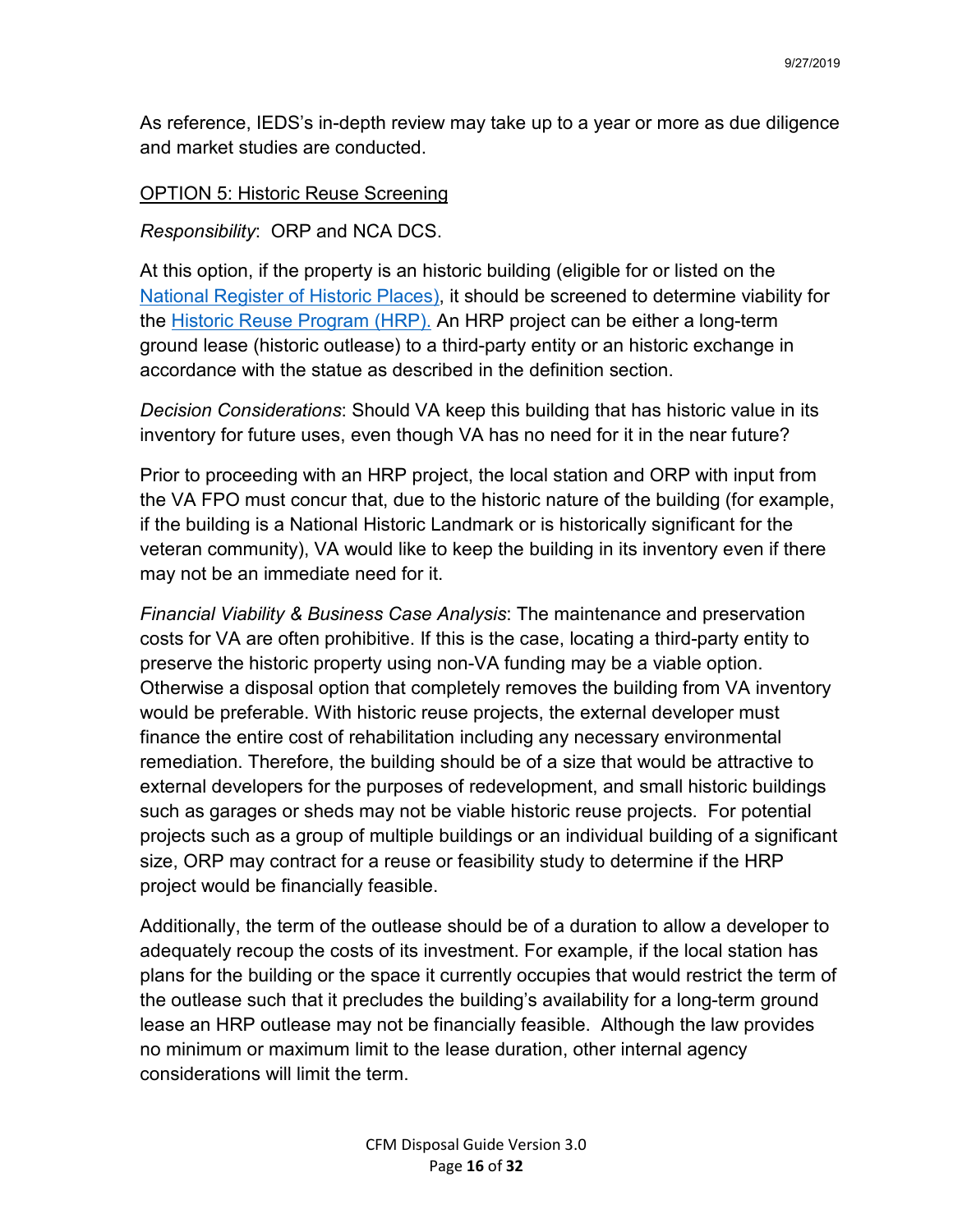*Action*: If an HRP outlease or exchange is pursued, ORP manages the solicitation of the external developer and negotiates the transaction to successful execution.

If an HRP project is not feasible, ORP documents the property's unsuitability and continues the process of seeking an appropriate disposal methodology with OPTION 6.

#### OPTION 6: Parcel Separation Possibility

<span id="page-16-0"></span>*Responsibility*: Local station, NCA CDIS and ORP.

*Decision Consideration*: Is the potential disposal part of a larger VA medical campus or cemetery and can it be severed from the rest of the parcel and separately disposed of?

If parcel separation is an option, proceed to OPTION 8, Disposal Using VA Authority. If parcel separation is NOT an option, proceed to [OPTION 7, Building Relocation](#page-16-0) Possibility.

#### OPTION 7: Building Relocation Possibility

#### *Responsibility*: ORP.

*Decision Considerations*: This option is most applicable to buildings deemed important enough to preserve. For a historic building disposal, if a third party is not willing to reuse the building at its present location (via an historic outlease), the building may be offered to any party willing to pay to physically remove the building from VA-owned land and preferably preserve the building at its new location. This may be an attractive alternative to demolition for a historically significant building that VA does not need and is unable to maintain. If the building is not worth preserving, proceed to OPTION 10 Demolition/ Deconstruction.

*Action*: ORP creates and publishes a Request for Interest (RFI) advertising the availability of the historic building to be relocated. If the RFI produces interest, ORP works with interested parties to move the building at their expense.

If relocation of the building is not an option due to lack of interest or feasibility, then proceed to OPTION 10 Demolition/ Deconstruction.

# OPTION 8: VA Disposal Authorities:

a. Direct Sale of Former Compensated Work Therapy (CWT) Facilities:

*Responsibility*: ORP, NCA CDIS and the Local Station.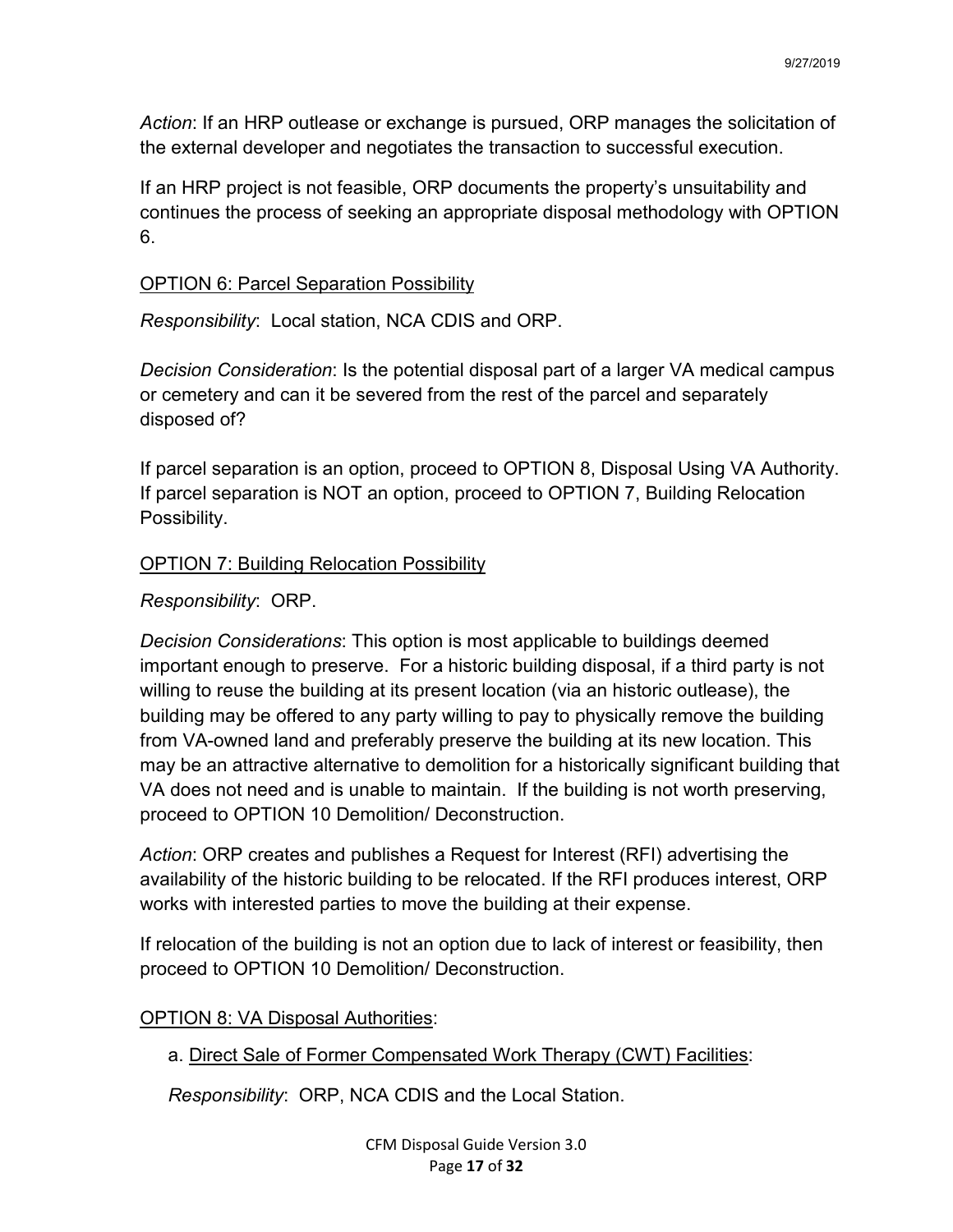*Decision Considerations*: Was the property a facility used for the CWT program? If so, VA has authority to directly sell former CWT facilities and former CWT houses available for disposal that have cleared the previous potential disposal options.

*Financial Viability & Business Case Analysis*: Direct sale may not be the optimal option for a single CWT house. ORP should do a cost benefit analysis and consider if another disposal method such as a GSA excess (OPTION 9) would make more sense when compared to the investment required to secure a contractor/broker to sell a single house compared to the expected proceeds from the sale. Proceeds from the sale of CWT houses go to the VHA General Post Fund.

*Action*: ORP procures a contractor/broker to coordinate the completion of the necessary due diligence and the sale process for the building. The Local Station funds any necessary due diligence actions.

If the potential disposal is not a former CWT facility or house, then consider OPTION 8b.

#### b. Like-Kind Exchange:

*Responsibility*: ORP, NCA CDIS and Local Station.

*Decision Considerations*: Does another entity desire to acquire the potential disposal and more importantly, do they have an equivalent valued building or land parcel that VA desires in exchange to meet a mission need? Are there environmental contamination issues on either of the parcels being considered for exchange which could result in delays or additional costs in completing the exchange transaction?

If an exchange is a viable option, ORP will complete the negotiations for the exchange.

If an exchange is not a viable option, proceed to OPTION 8c.

#### c. State Home Transfer:

*Responsibility*: ORP, NCA CDIS and Local Station*.* 

*Decision Considerations*: Has the state requested a transfer of VA property to construct and operate a State home nursing or domiciliary care facility?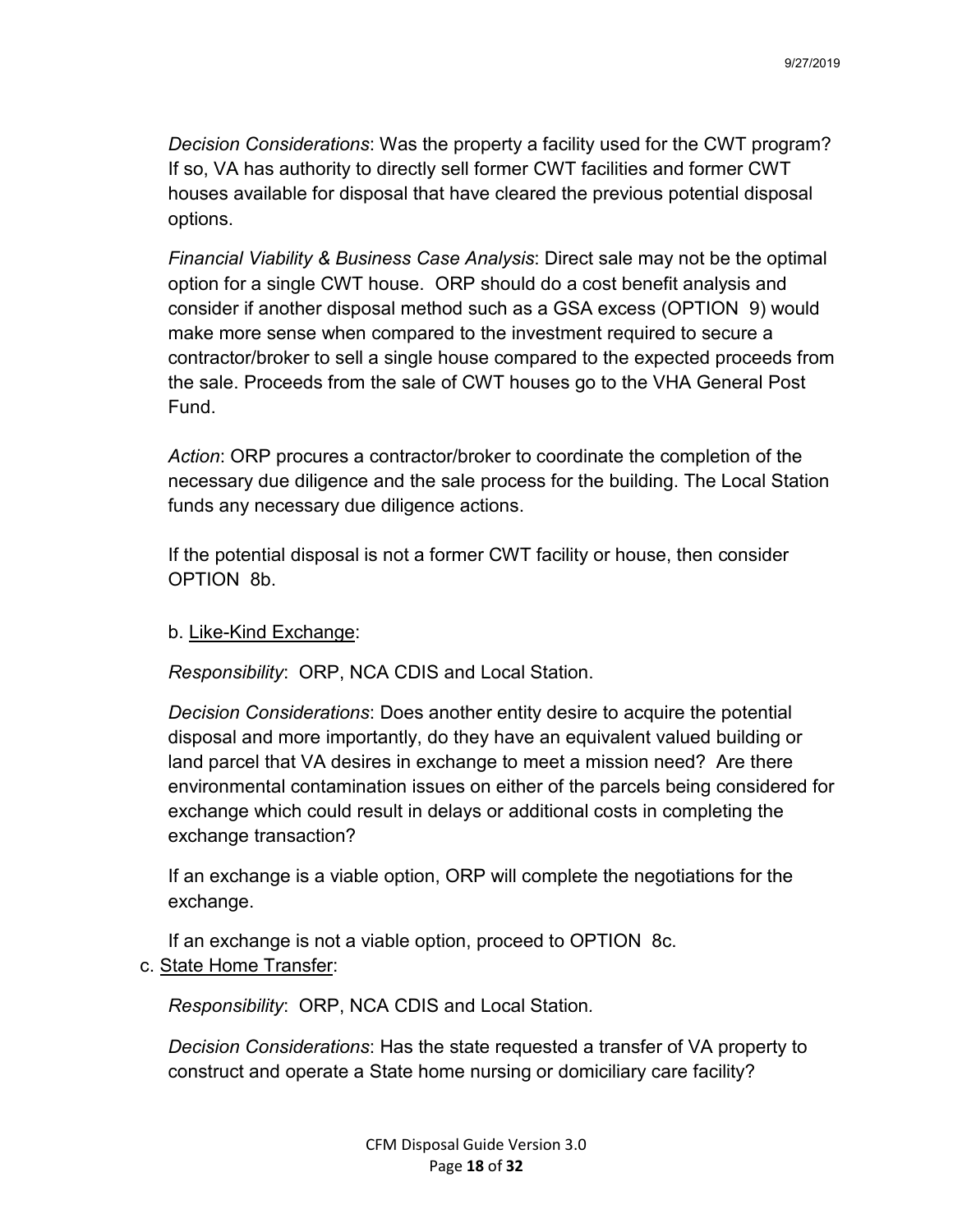If yes, ORP manages the transfer of property in accordance with 38 U.S.C. 8122.

If no, and neither of the previous VA authorities apply then proceed to OPTION 9 and test each of the GSA Disposal Authorities for applicability.

#### OPTION 9: GSA Authorities:

Until a disposal action utilizing a GSA authority is completed, the property remains in VA inventory. GSA has the authority to relocate, exchange, or excess a building or property referred to it for disposal. Until the disposal action is completed and until the deed is transferred out of VA's inventory, VA is still the land holding agency.

*Responsibility:* ORP oversees the disposal process for VA in conjunction with GSA.

*Decision Considerations for Relocations and Exchanges:* GSA Relocation is an option to consider if there is a current mission use for the property, but the property is not **optimal** for its current use. For example, if the station is considering disposal of the asset in the hopes of upgrading to a more contemporary facility, GSA may consider relocating the station use elsewhere and using the property in another way or disposing of it. GSA Relocation can be a lengthy process which requires approval from both GSA and OMB.

A GSA Exchange may be an option if, while a facility or facility location can be highly attractive to nonfederal entities, the facility no longer meets the needs of the government. In this case, a nonfederal entity may offer to exchange another property for the one that no longer meets the needs of the government. The GSA Exchanges can be lengthy processes and can be difficult to execute.

#### GSA Excess:

*Decision Considerations:* The GSA Excess option can be somewhat of a catch-all prior to demolition in that it can be the default option for disposal if none of the previously discussed options apply.

However, there are important points to consider before proceeding with the GSA excess process. The excess process results in property being disposed of via one of five GSA disposal methodologies shown in the excess process graphic below. VA cannot choose a preferable disposal methodology as the excess process is mandated by Federal Law and Executive Orders.

*Action:* ORP completes the initial draft of the report of excess (RoE) (SF-118 and Excess Real Property Checklist) with input from the station. ORP finalizes the RoE, obtains the appropriate concurrences and forwards RoE to GSA for acceptance. Until the building has been successfully disposed of by GSA, ORP is responsible for monitoring the progress of the disposal with GSA. And as the land holding agency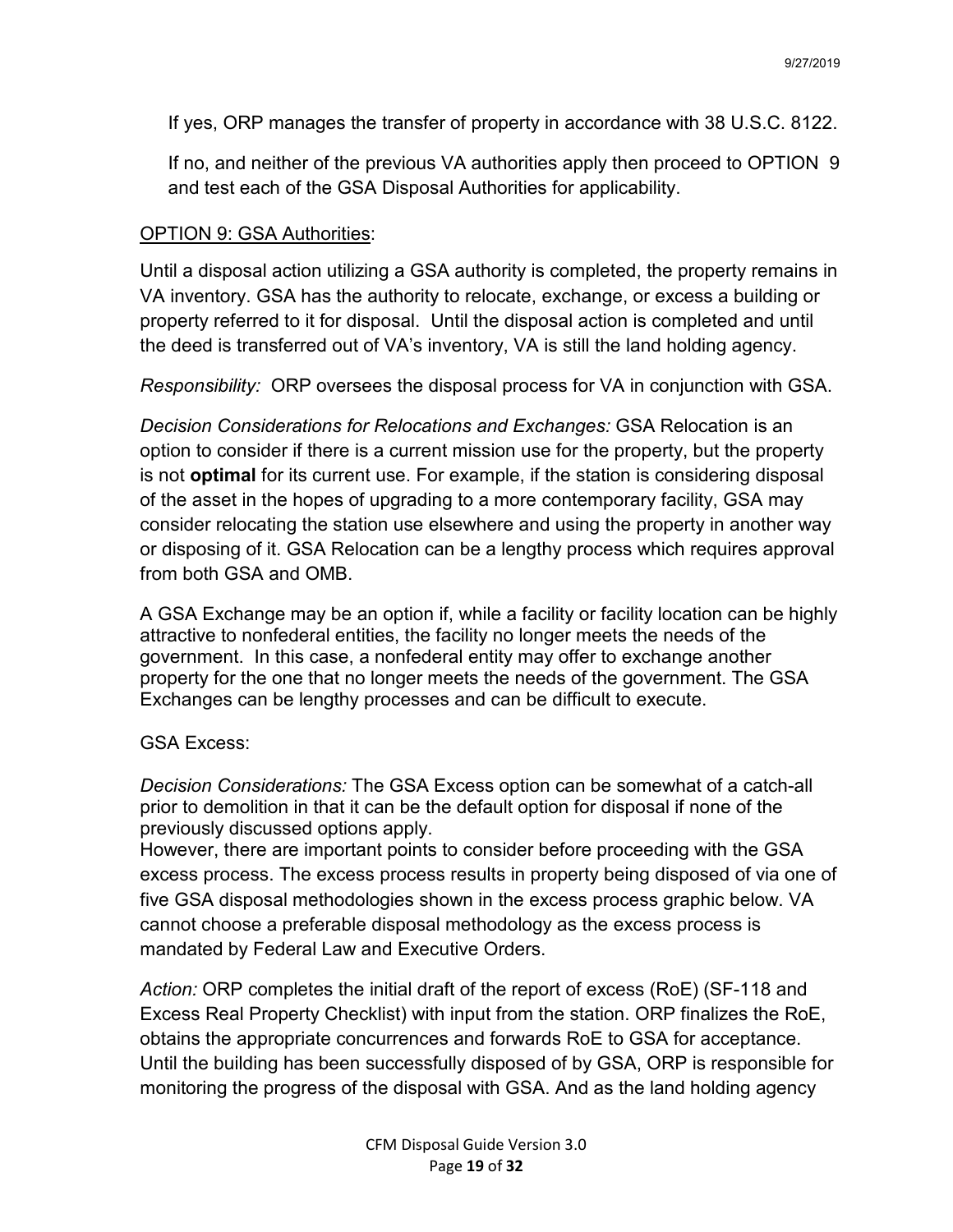VA remains responsible for security and maintenance of the property. Once the disposal is complete and GSA notifies VA that the deed has been transferred to the new owner, VA is no longer the land holding agency and the building may be removed from the CAI inventory. For NCA actions, the ORP PM must notify the NCA Capital Asset Manager so CAI may be updated accordingly. GSA will typically provide the transactional instrument, usually a recorded quit claim deed, to evidence the transaction to the grantee.



VA may influence the outcome of the excess by assisting to determine third party (federal/state/local govt, non-profit) interest before reporting the excess property to GSA and by having preliminary business discussions with ORP and GSA.

The last step in the excess process is public sale at auction and neither VA nor GSA has control over who the winning bidder will be. Therefore, if the local station is concerned over who the future owner may be, GSA excess should not be pursued. VA does not receive the proceeds from the sale or auction.

#### OPTION 10: Demolition/Deconstruction

*Responsibility*: ORP, NCA CDIS and Local Station

*Decision Considerations*: After considering all the previous disposal options, if the property cannot be severed from the main VA-site and there is no interest in building relocation the only remaining disposal option is demolition/deconstruction.

<span id="page-19-0"></span>*Action*: The Local Station is responsible for assembling the evidence of compliance and updating the CAI Disposal Screen milestones. For NCA actions ORP and CDIS will compile the necessary information and the ORP PM will notify the NCA Capital Asset Manager so CAI may be updated.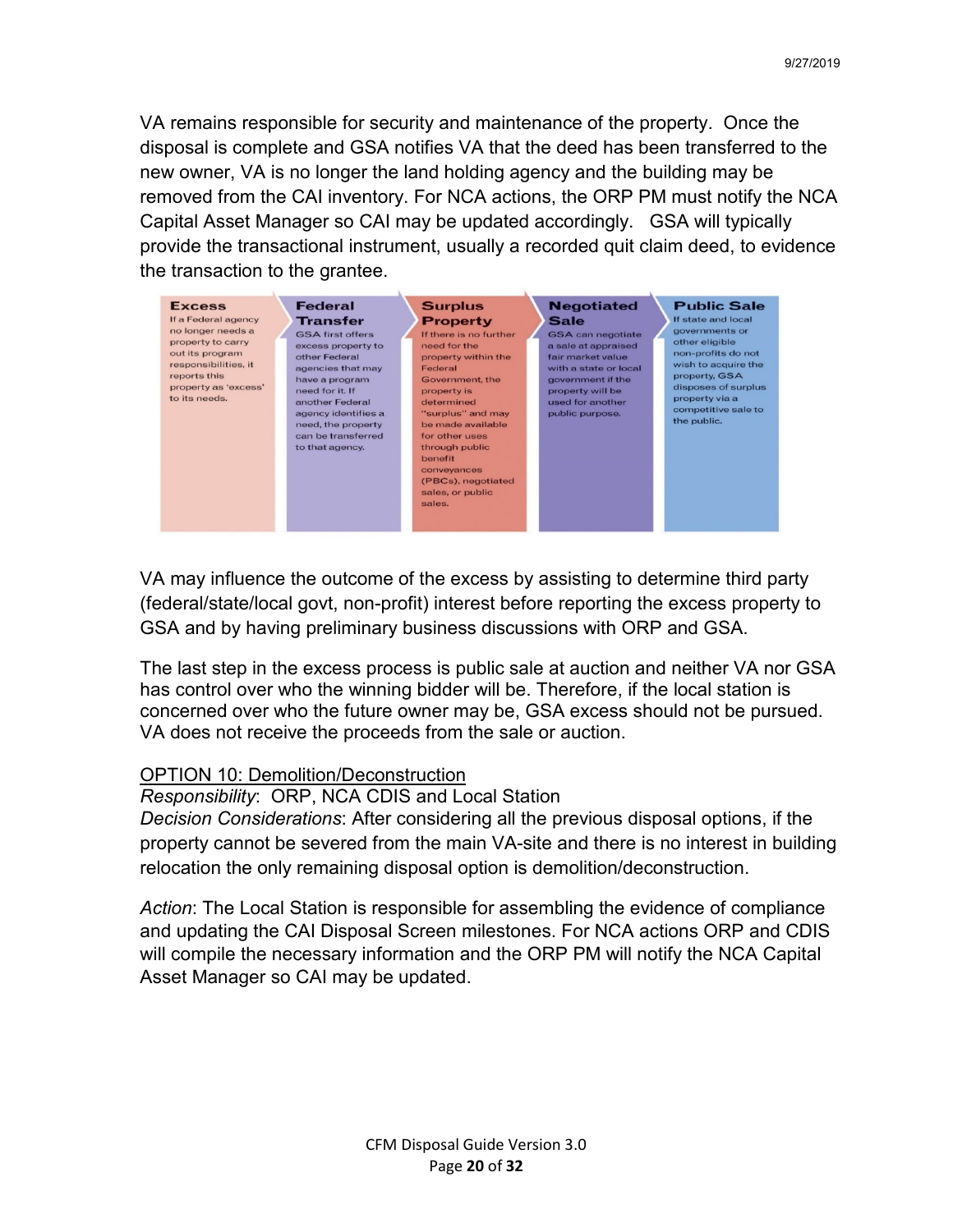# <span id="page-20-0"></span>**SECTION 4: COMPLIANCE ACTIONS**

Each disposal methodology in the previous section has certain required compliance actions that must be completed. The following chart summarizes the applicability of each compliance action based on the disposal option selected.

| Program<br>Compliance<br><b>Requirements</b>         | Legislative<br><b>Transfer</b> | Internal<br>VA<br><b>Reuse</b> | <b>Mothball</b> | <b>EUL</b> | <b>Historic</b><br>Reuse | <b>CWT</b><br><b>Direct</b><br><b>Sale</b> | Like-Kind<br><b>Exchange</b> | <b>State</b><br>Home<br><b>Transfer</b> | <b>GSA</b><br><b>Excess</b> | <b>Demolition</b> |
|------------------------------------------------------|--------------------------------|--------------------------------|-----------------|------------|--------------------------|--------------------------------------------|------------------------------|-----------------------------------------|-----------------------------|-------------------|
| <b>NHPA</b>                                          | <b>YES</b>                     | <b>YES</b>                     | <b>YES</b>      | <b>YES</b> | <b>YES</b>               | YES                                        | <b>YES</b>                   | <b>YES</b>                              | <b>YES</b>                  | <b>YES</b>        |
| <b>CERCLA</b>                                        | <b>YES</b>                     | ΝO                             | NO              | <b>YES</b> | NO.                      | YES                                        | <b>YES</b>                   | <b>YES</b>                              | <b>YES</b>                  | Depends           |
| <b>NEPA</b>                                          | <b>YES</b>                     | <b>YES</b>                     | <b>YES</b>      | YES        | <b>YES</b>               | YES                                        | <b>YES</b>                   | <b>YES</b>                              | <b>YES</b>                  | <b>YES</b>        |
| <b>McKinney-</b><br><b>Vento</b><br><b>Screening</b> | YES.                           | ΝO                             | <b>NO</b>       | NO         | <b>NO</b>                | YES                                        | ΝO                           | <b>NO</b>                               | <b>YES</b>                  | Depends           |

**DISPOSAL OPTIONS**

This section explains each of the required compliance acts that must be completed prior to the completion of the disposal action along with the steps involved.

Please note that for all NCA real estate transactions, the NCA Capital Asset Manager is responsible for updating CAI. ORP PM's executing NCA transactions should involve NCA Capital Asset Manager (42B) early in the process and ensure that the NCA Capital Asset Manager has all the data needed to update CAI.

- A. National Historic Preservation Act Compliance:
	- 1. Legislation: The National Historic Preservation Act (NHPA) requires all federal agencies to identify and consider properties that are eligible or listed on the National Register of Historic Places when an undertaking is proposed. The agency must give the federal agency with oversight for compliance, the Advisory Council on Historic Preservation, an opportunity to comment on the undertaking and its effects on historic properties.
	- 2. Applicability: NHPA applies to ALL disposal actions.
	- 3. Required Actions:
		- a. Consultation Process: The consultation process should be initiated immediately after a potential disposal has been identified. It is the project manager's responsibility to coordinate this with NEPA.

There are two VA options for completing the Section 106 consultation process: 1) follow the standard process of 36 CFR § 800.3 thru 800.6,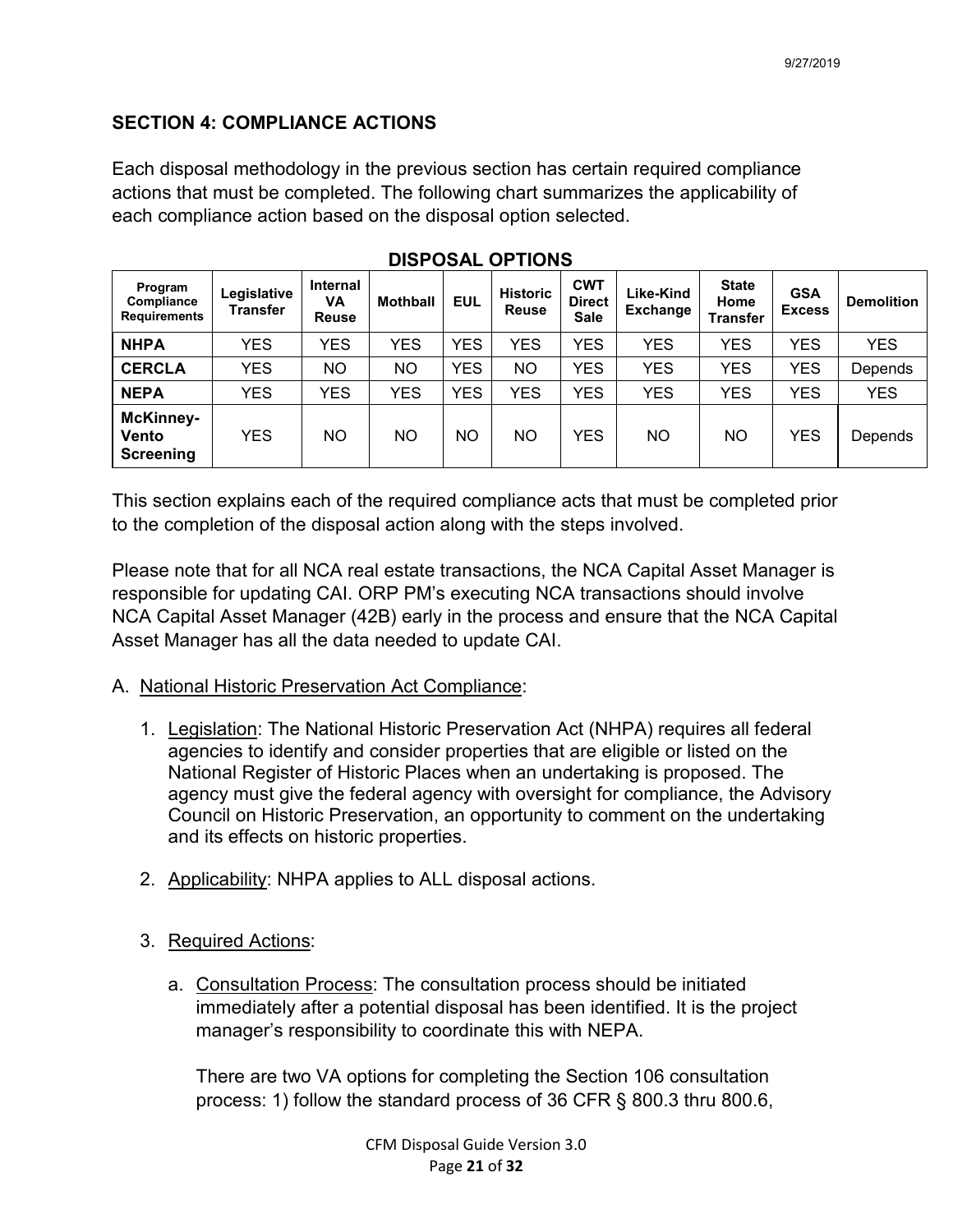summarized below, or 2) utilize the 2018 VA Program Comment for Vacant and Underutilized Properties, which provides for an expedited review for certain vacant or underutilized properties.

- 1) NHPA Section 106 Process per 36 CFR 800.3-6:
	- a) Initiate the process: Is this a federal undertaking -YES, all disposals are automatically federal undertaking.
	- b) Determine the undertaking.
	- c) Identify all consulting parties including tribes; VA must invite the National Park Service (NPS) to consult on any disposal of a National Historic Landmark (i.e. NPS becomes one of the consulting parties).
	- d) Notify State Historic Preservation Office (SHPO)/Tribal Historic Preservation Office (THPO)/Local Government/Others
	- e) Identify historic properties, are they impacted?
		- i. Determine Area of Potential Effects (APE)
		- ii. Consult with SHPO/THPO/Others
		- iii. Involve the public
	- f) Assess the effect to identified historic properties: Are the effects negative?
		- i. Apply criteria of adverse effect.
		- ii. Consult with SHPO/THPO/Others
		- iii. Involve the public
	- g) Resolve Adverse Effects: Can the parties reach agreement? VA always seeks agreement on a plan for moving forward, which may include a conference call or meeting with SHPO, Advisory Council on Historic Preservation (ACHP) (if participating) and other entities to consult on addressing the adverse effects by possible mitigative actions. A Memorandum of Agreement (legal contract) is produced and signed to evidence the agreement of parties.
		- i. Avoid, minimize, mitigate adverse effects
		- ii. Notify ACHP
		- iii. Consult with SHPO/THPO/Others
		- iv. Involve the public
- 2) VA Program Comment: The program comment provides for a streamlined method to complete the section106 process for certain real property actions. Please consult the FPO to see if your property qualifies.
- b. CAI Database Input: Create or update CAI disposal record with all relevant information and upload associated documents. For NCA transactions, NHPA is the responsibility of NCA DCS which should notify the NCA Asset Manager of all disposal actions, so CAI may be updated.
- 4. Documentation: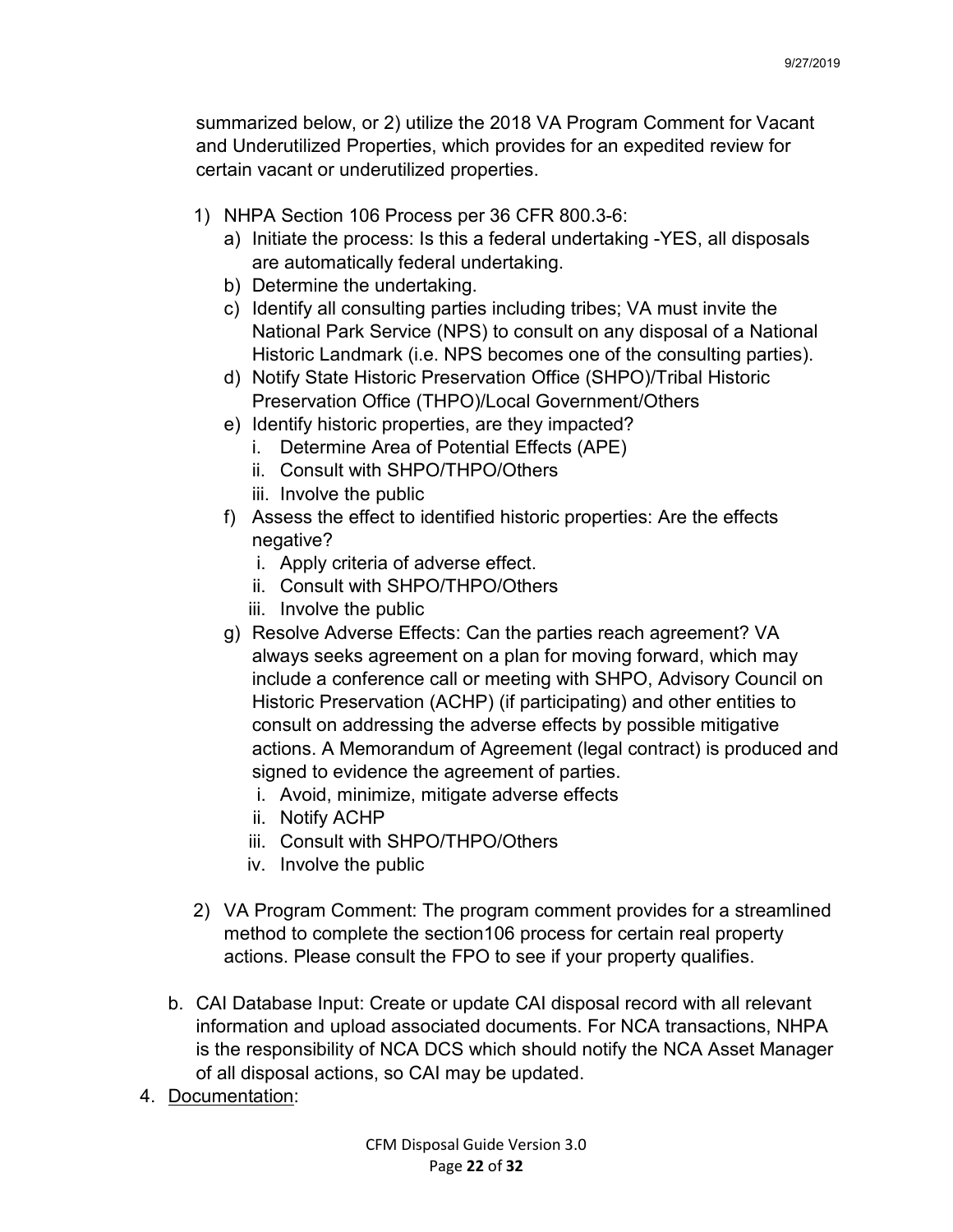- a. Standard Section 106 Process Documentation: Information about the affected historic property and its defining features and characteristics and whether there will be an adverse effect or not to the property by the proposed undertaking must be gathered to inform the process, as defined at 36 CFR § 800.11. CAI documentation includes an executed MoA if adverse effects or SHPO concurrence with no adverse effect.
- b. Program Comment: For proposed transactions involving properties covered by the VA Program Comment, including leases, exchanges, sales, transfers, conveyances, and demolitions, a completed Program Comment Form 1-A must be submitted to and approved by the FPO.
- 5. Responsible Offices: CFM FPO<https://www.cfm.va.gov/historic/> Email: [historicpreservation@va.gov](mailto:historicpreservation@va.gov) NCA Design and Construction Service and VISN CAMS
- B. Comprehensive Environmental Compensation, Response and Liability Act (CERCLA):
	- 1. Legislation: Comprehensive Environmental Compensation, Response and Liability Act, also known as the Superfund law is a United States federal government program designed to fund the cleanup of sites contaminated with hazardous substances and pollutants. CERCLA, in part, regulates the liability of persons responsible for releases of hazardous substances at closed and abandoned hazardous waste sites. CERCLA §120(h) imposes requirements on all transfers of federal real property to non-federal entities.
	- 2. Applicability: All federal agencies are required to comply with CERCLA when transferring federally owned property out of federal ownership. CERCLA does not apply to interagency federal real property transfers or transactions where the federal government will remain the owner. CERCLA §120(h) also does not apply to personal property disposals. Although the CERCLA legislation does not apply to VA transfer of real property to other federal agencies an Environmental Site Assessment Phase 1 is still completed followed by a Phase 2 or other testing if required, in order to document any existing contaminants and the level of remediation that VA completed prior to transfer.
	- 3. Required Actions: Conduct all appropriate inquiries and studies to determine the presence or likely presence of any hazardous substances or petroleum products in, on, or at the property. VA cannot transfer properties on which a release has occurred over applicable action levels during the federal government's ownership, until appropriate cleanup standards are met. Therefore, any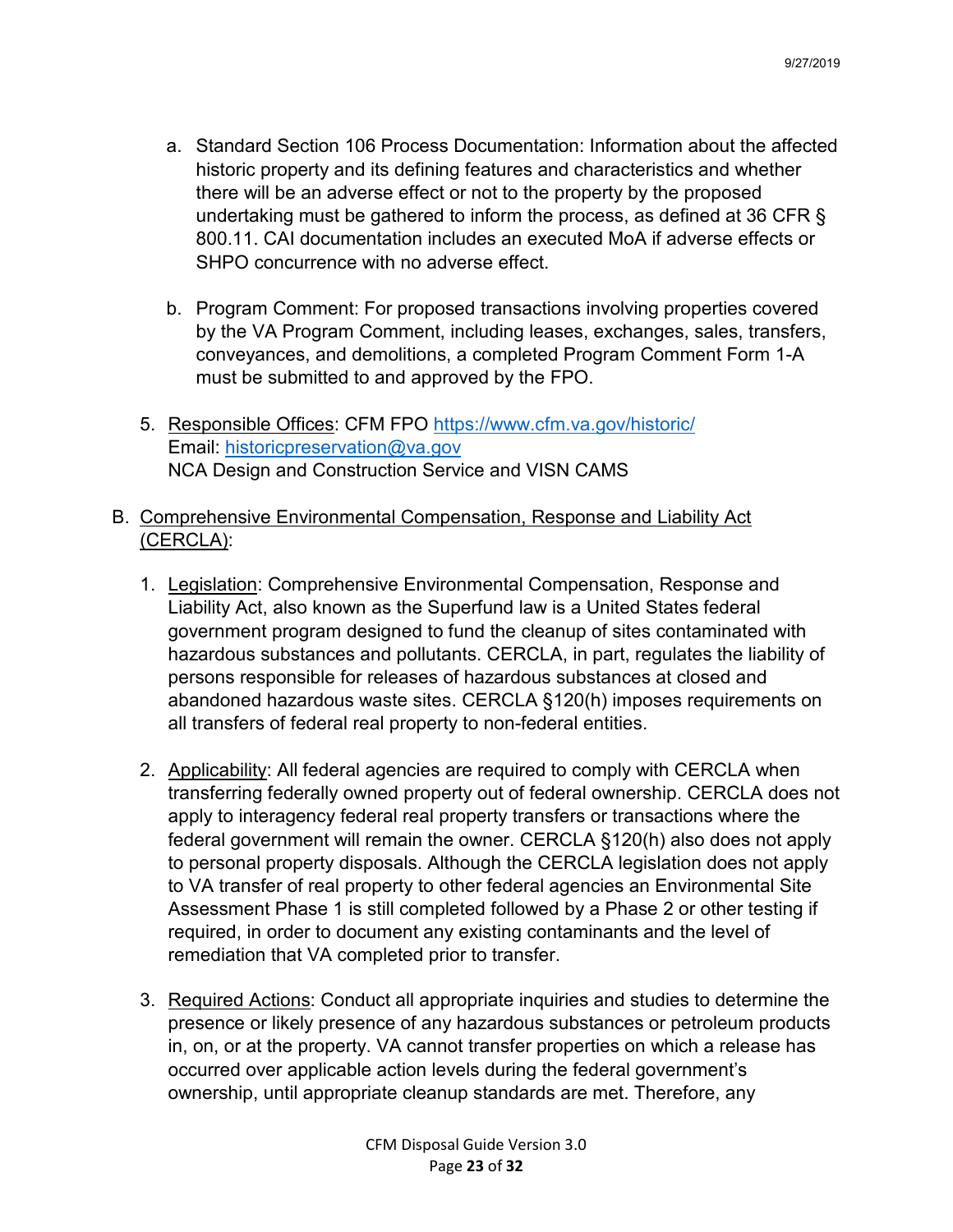recognized environmental conditions (RECs) that fall under the CERCLA requirements must be addressed.

- a. Documentation:
	- 1) CERCLA Phase I Environmental Site Assessment (ESA)
	- 2) One or more of the following may be required based on the Phase I ESA findings and current site conditions:
		- CERCLA ESA Phase II: Soil, Groundwater and Surface Water Contamination Assessment – investigates the specific recognized environmental conditions identified in the CERCLA Phase I ESA and generates hard data.
		- Remediation of the contaminants identified in the earlier studies
	- 3) If applicable, description of any land use control (engineering or institutional) that ensures protection of human health and the environment with respect to any hazardous substance remaining on the property. Include concurrence from any applicable regulatory agency on the use of a land use control as all or part of the remedy.
	- 4) If applicable, regulatory concurrence that an installed remedial design is operating properly and successfully. If remediation is not completed, property cannot be transferred unless the deferral process in CERCLA 120(h)(3)(C) is followed and approved. Requires approval of the Governor.
	- 5) Description of remediation not yet taken, when it will be completed, and reason that it has not yet occurred. Generally, if remediation is not completed, property cannot be transfer without further approval. OGC's real property law group must be consulted for further support and guidance.
- b. CAI Database Input: Create or update CAI disposal record with all relevant information and upload associated documents, such as CERCLA ESA or EIS documents.
- c. When to Begin: The CERCLA process must be initiated immediately after a potential disposal has been identified. Ensure compliance of remedial investigations and remediation actions, if any, with all applicable federal and state environmental and cultural resource protection laws. Contact CFM Environmental Program Office for assistance.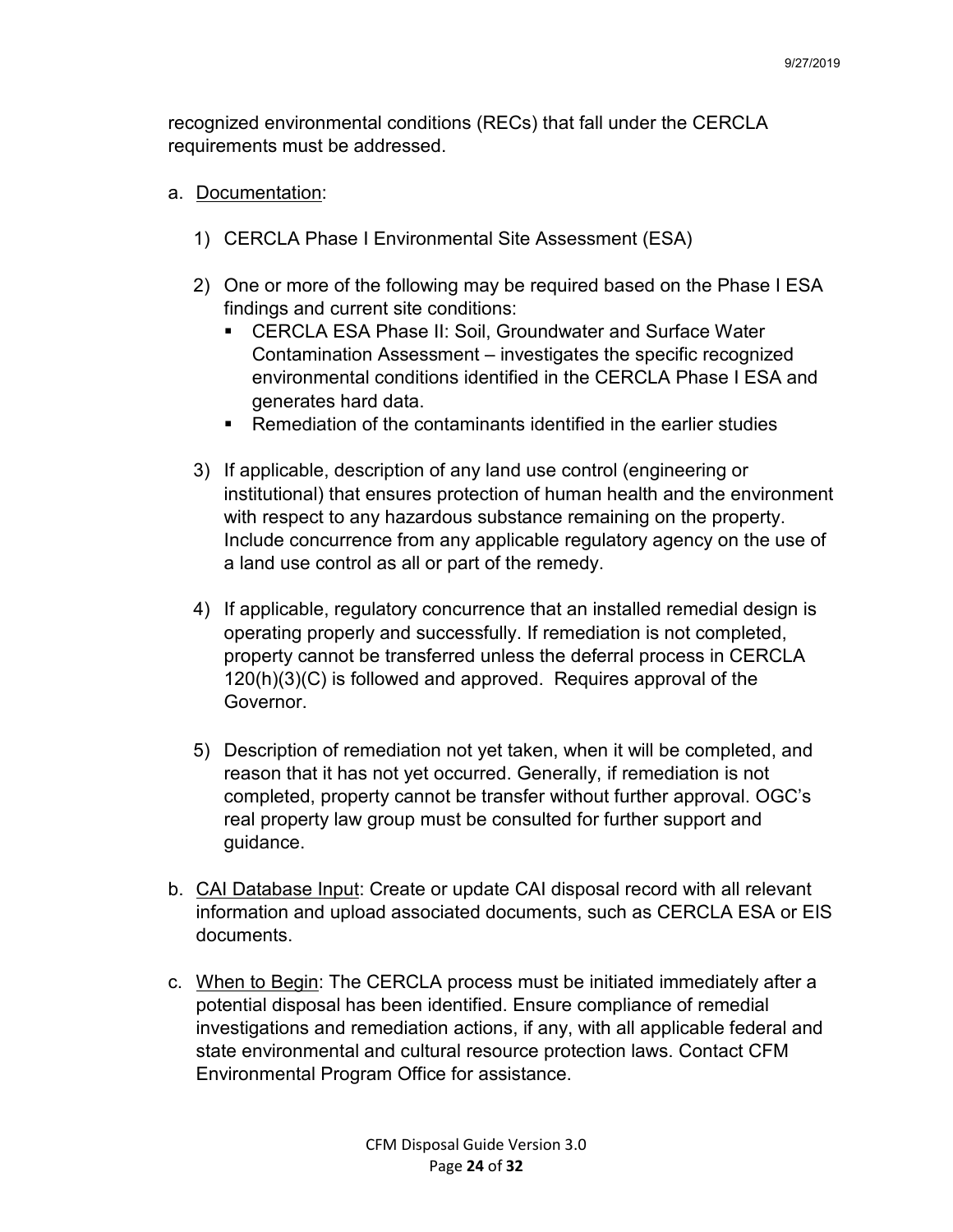#### 4. Deed Requirements:

If applicable, include the following notices and covenants:

- a. Provide notice of hazardous substance activity:This notice is required by [40](https://www.law.cornell.edu/cfr/text/40/373.1)  [CFR 373.1](https://www.law.cornell.edu/cfr/text/40/373.1) and applies whenever the United States enters into any contract for the sale or other transfer of real property which is owned by the United States and on which any hazardous substance was stored for one year or more.
- b. Covenant in the deed that "all remedial action necessary to protect human health and the environment with respect to any such substance remaining on the property has been taken before the date of such transfer."
- c. Covenant in the deed that the United States will return and perform any additional response action that may be required in the future and retain a perpetual right of access necessary to do such additional response actions.
- d. Clause in the deed granting the United States access to the property in the event that future remedial action or corrective action is found to be necessary after the date of transfer.
- e. [Not applicable if the person or entity to whom the property will be transferred is a potentially responsible party. 120(h)(3)(B)]
- 5. Responsible Offices:
	- a. For VHA and VBA disposals, contact the CFM Environmental Program Office. For NCA disposals CFM Environmental is responsible for Major Construction projects and NCA Environmental is responsible for Minor Construction projects.
	- b. OGC's Real Property Law Group reviews deed transfers including CERCLA warranties.
- C. National Environmental Policy Act:
	- 1. Legislation: National Environmental Policy Act (NEPA) requires federal agencies to assess and disclose the potential environmental impacts of their actions. NEPA is based on the idea of preventing environmental impacts before they occur through thoughtful decision-making. Disposal of federal property, including transfer to another agency, is a federal action subject to NEPA.
	- 2. Applicability: NEPA applies to most disposal actions please see table at the beginning of this section.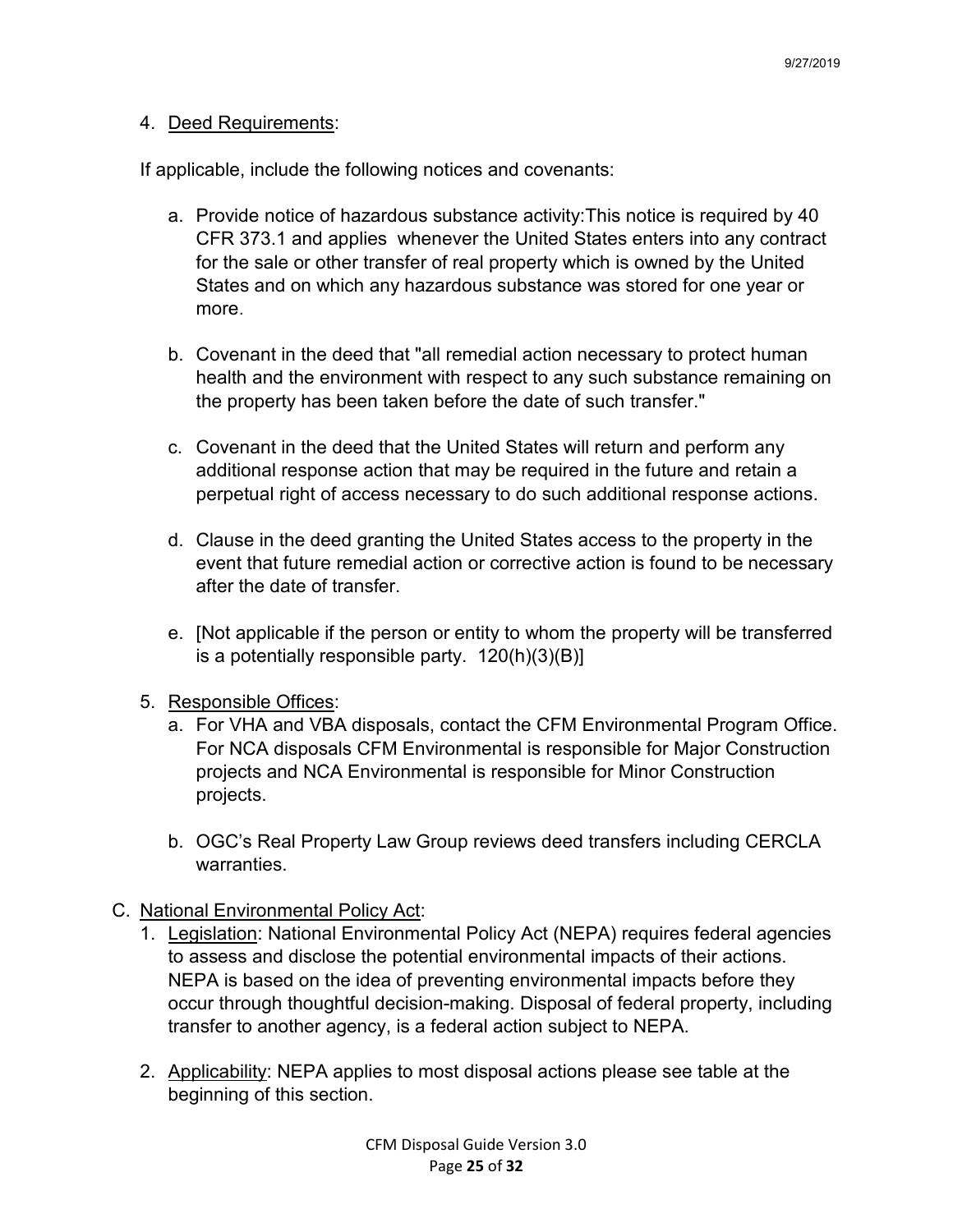#### 3. Required Actions:

- a. Determine level of NEPA documentation by completing the Review of Site Environmental Information and Recommended NEPA Documentation form:
	- 1) Categorical Exclusion (CATEX). VA has named a list of agency actions that normally do not require further analysis to determine that they have no significant impacts (36 CFR 26.6(b)). Such an action is a CATEX. A CATEX may apply to the listed VA actions if there are no extraordinary circumstances in which a normally excluded action may have a significant environmental effect.
	- 2) Environmental Assessment (EA). If VA expects that an action would not have any significant environmental impacts, they prepare an EA: a concise analysis of the potential impacts of alternatives for accomplishing the agency's purpose of and need for action. The Draft EA is published for public comment and provided to appropriate federal, state, local, and tribal agencies and other stakeholders for review. Comments are addressed in a Final EA. The EA process concludes with a finding of no significant impact (FONSI) signed by the agency decision-maker.
	- 3) Environmental Impact Statement (EIS). An EIS is a comprehensive document that states the purpose of and need for an agency to take action, identifies the range of alternatives that could meet that purpose and need, and analyzes the environmental impacts of those alternatives and also the impacts of taking no action. An EIS has extensive public involvement: the agency must conduct public scoping to help determine the alternatives and issues to be analyzed in the EIS, often including scoping meetings; publish the Draft EIS and hold public meetings to accept public comments; and provide the EIS for review by appropriate federal, state, local, and tribal agencies and other stakeholders. The Final EIS addresses comments and revises the analysis as needed. The EIS process concludes with the agency decision-maker selecting an alternative and documenting it in a record of decision (ROD).
- b. CAI Database Input: Create or update CAI disposal record with all relevant information and upload associated documents, such as CATEX, FONSI, ROD, etc.
- c. When to Begin: The process needs to be initiated immediately after a potential disposal has been identified. Coordinate with NHPA as NHPA compliance informs NEPA compliance.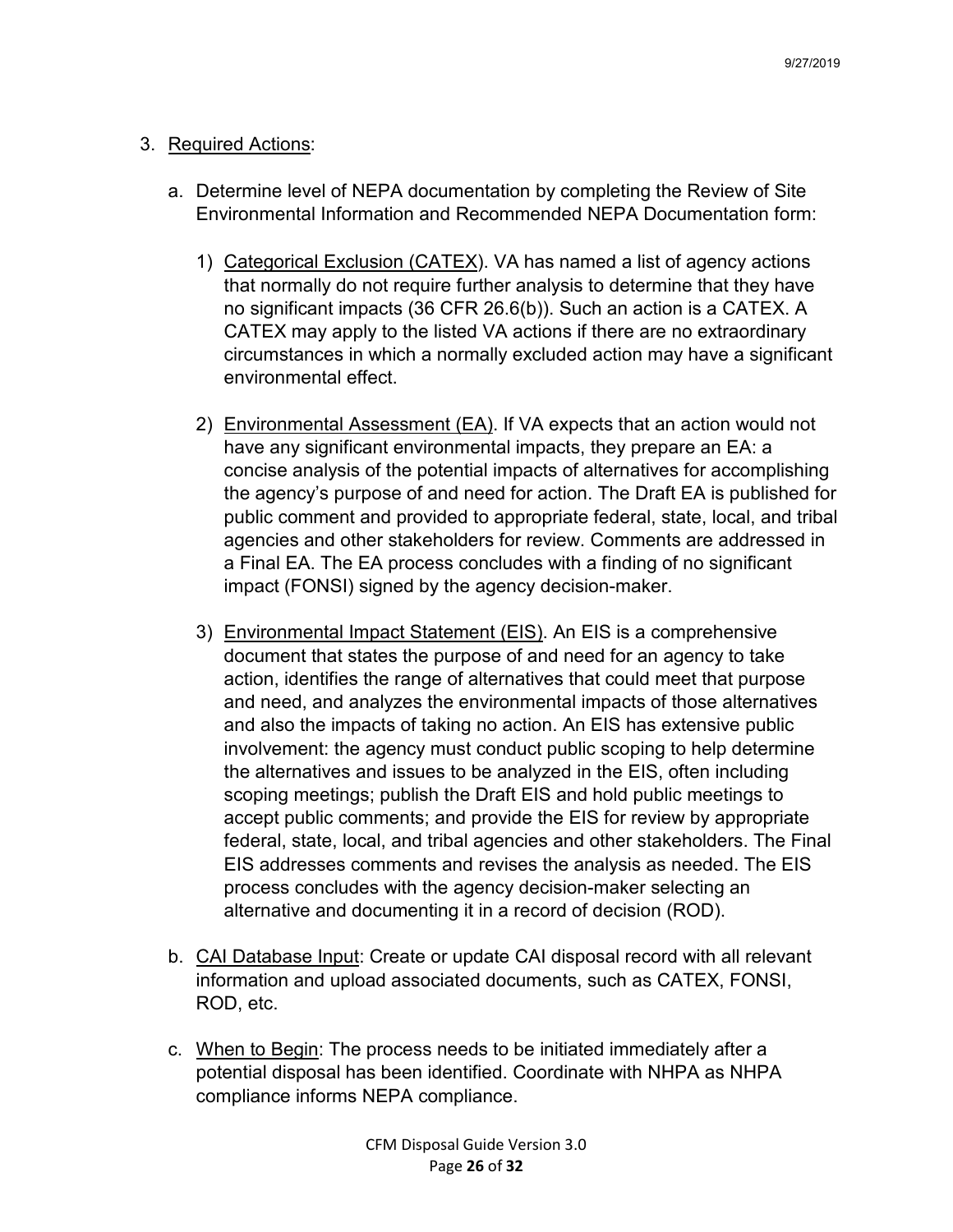- 4. Required documentation: one of the following, as described in Paragraph 3a above:
	- a. CATEX
	- b. EA and signed FONSI
	- c. EIS and signed ROD
- 5. Responsible Office: CFM Environmental Program is responsible for NEPA and where delegated by the CFM Environmental Program Manager, NCA Environmental may prepare and sign NEPA documentation.

# D. McKinney-Vento Homeless Assistance Act:

- 1. Legislation: The McKinney-Vento Homeless Assistance Act requires that all Federal landholding agencies submit unutilized real property for screening by the Department of Housing and Urban Development (HUD) for homeless assistance screening. HUD determines whether the property is suitable or unsuitable for homeless organization use and posts each property on [HUD Exchange](https://www.hudexchange.info/programs/title-v/) as public notification.
- 2. Process: For suitable properties, VA must wait 30 days from the posting date to determine homeless organization interest prior to initiating a disposal contract. For unsuitable properties, VA must wait 20 days for appeal of the unsuitable determination prior to initiating a disposal contract. If homeless organization declares an interest in a suitable property and properly notifies the government within the designated timeframe, any disposal action must be placed on hold while the homeless organization submits a development package to the Department of Health and Human Services (HHS), which is the agency responsible for evaluating such proposals. If HHS determines that a proposal is satisfactory, it negotiates an outlease on behalf of VA for use of the building(s). Though VA retains discretion to determine the terms of the lease, the lease must be for a minimum of one year. If HHS determines the organization's proposal is unsatisfactory, VA may initiate disposal.
- 3. Applicability: NEPA applies to all disposal action.
- 4. Required Actions: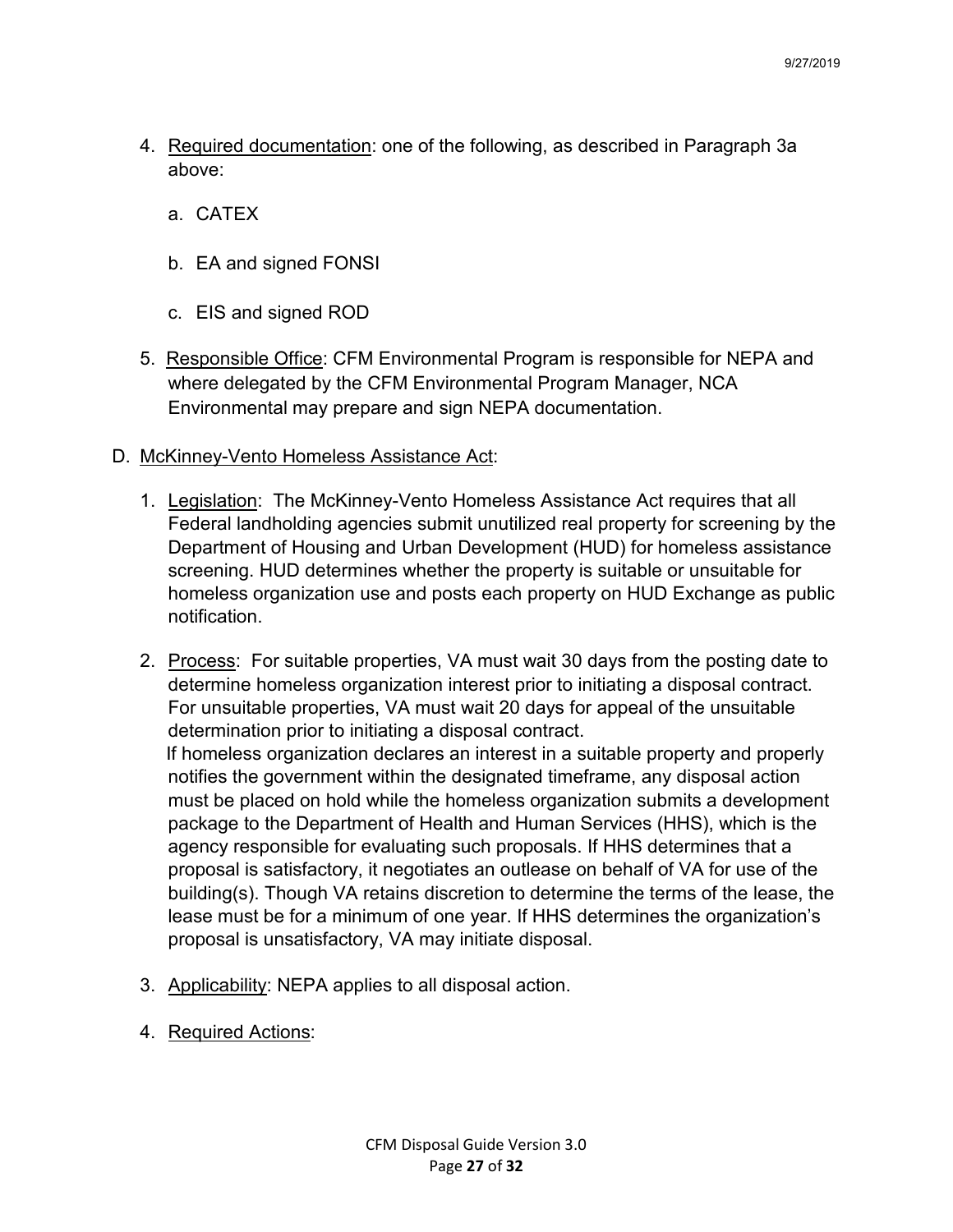- a. Title V Checklist: prior to initiating any contract for disposal, the station must complete a Title V Checklist and submit it to the McKinney Vento Point of Contact within ORP.
- b. Required Documentation: The facility must provide proof (in the form of a screen capture or equivalent documentation) of the HUD Exchange listing showing the listing date.
- c. CAI Update: Update CAI's Disposal Tab once the real property has been listed on the HUD exchange website for the legally required amount of time (depending on suitability), the station must upload proof of posting to the CAI database.
- d. Once the facility determines that a piece of unutilized real property that cannot be internally reused, and neither an EUL nor an historic outlease are feasible, the facility should begin the McKinney-Vento screening process.
- 5. Responsible Office: CFM's ORP.

#### <span id="page-27-0"></span>**SECTION 5: REFERENCES**

- A. Managing Underutilized Real Property Assets, Including Options for Reuse and Disposal," VA Directive 7633 and VA Handbook 7633.
- B. EUL Statute, 38 U.S.C. Sections 8161 through 8169.
- C. VA Handbook 7415 Enhanced-Use Lease Program Policies
- D. VA Handbook 7454 Enhanced-Use Leasing Post Transaction
- E. National Cemetery Administration (NCA) Outlease, 38 U.S.C. Sec. 2412.
- F. State Home Transfer, 38 U.S.C. Sec. 8122.
- G. National Historic Preservation Act (NHPA). 54 U.S.C. Sec. 300101 et seq
- H. Comprehensive Environmental Compensation, Response and Liability Act (CERCLA). 42 U.S.C. 9601 et seq.
- I. National Environmental Policy Act (NEPA). 42 U.S.C. 4321 et seq.
- J. McKinney-Vento Homeless Assistance Act. 42 U.S.C. 11431 et seq.
- K. National Park Service Preservation Brief 31 (Mothballing Real Property)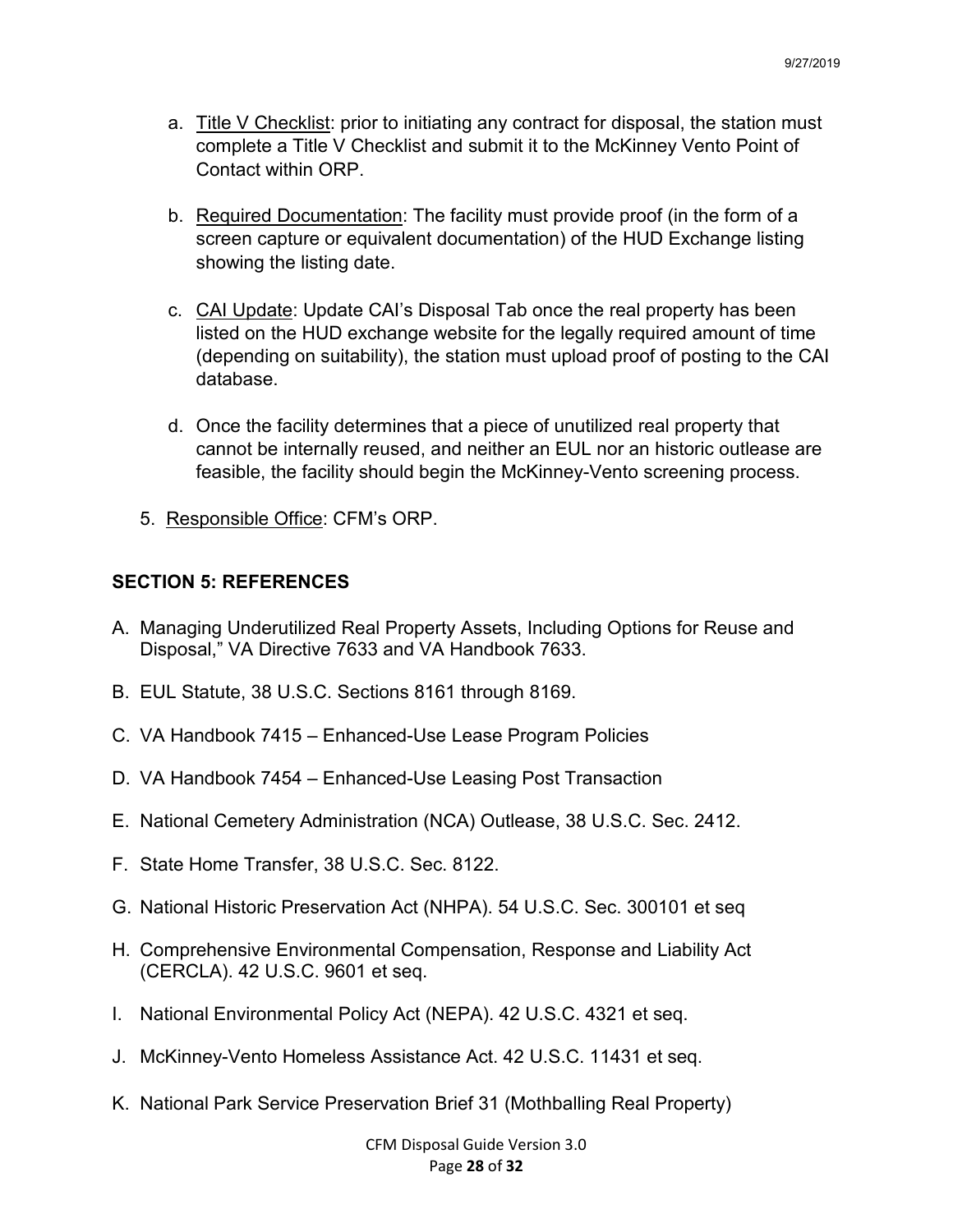9/27/2019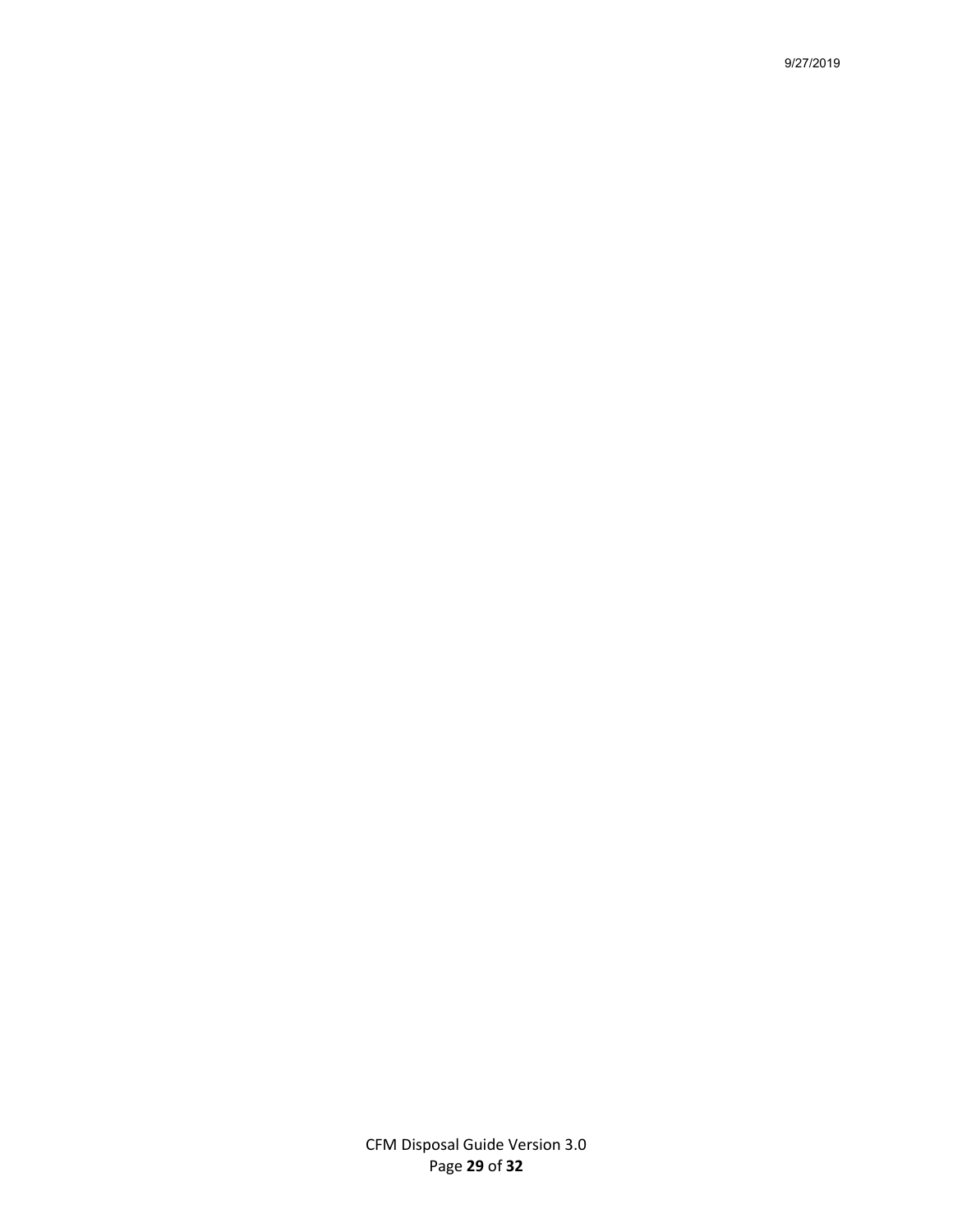# <span id="page-29-0"></span>**SECTION 6: APPENDICES**

Contact ORP to obtain the most up to date forms. For examples current at the time this guide was created, see the following pages.

CATEX FORM Page 32<br>
EUL Screening Form Page 33 EUL Screening Form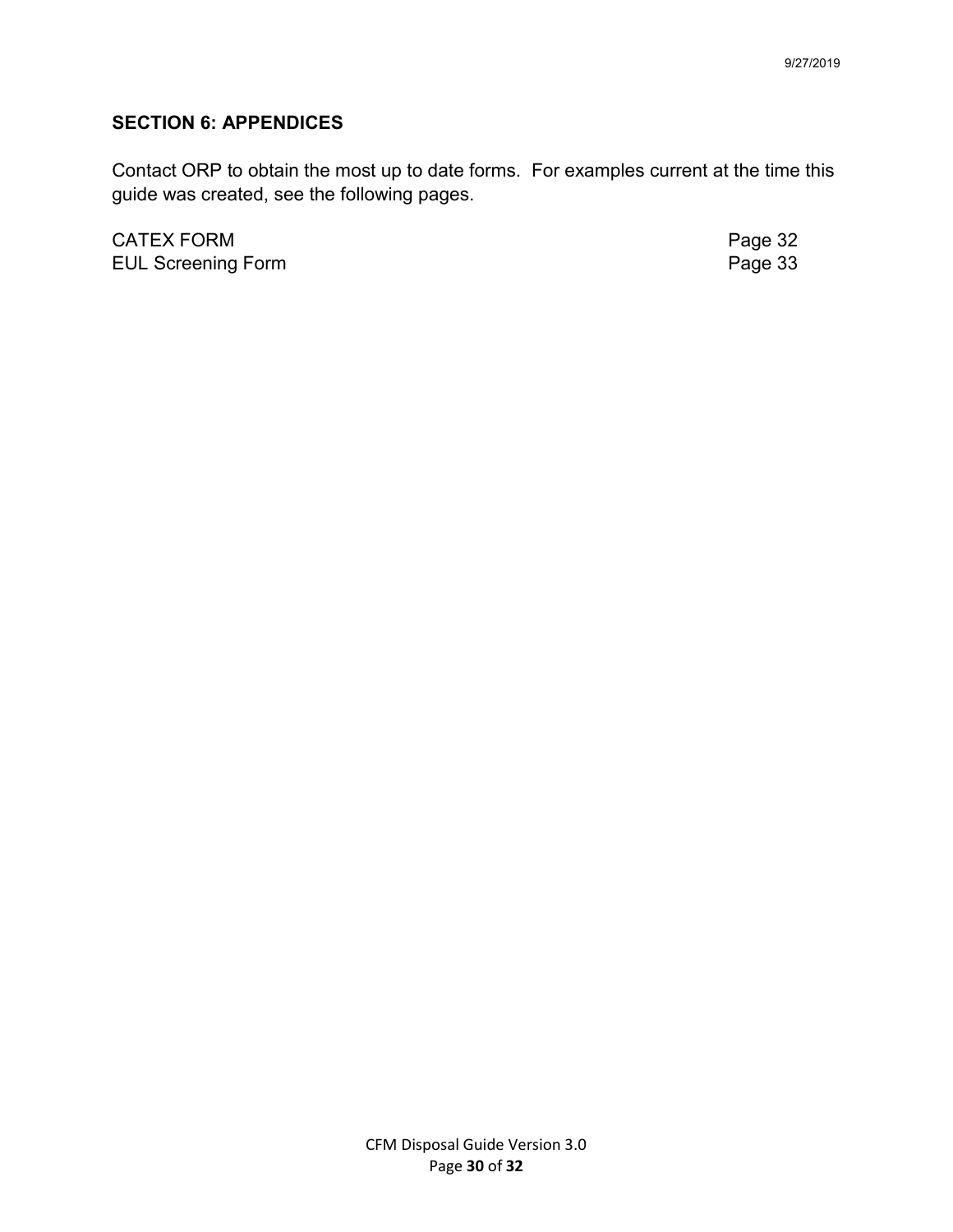| U.S. Department of Veterans Affairs: Categorical Exclusion from NEPA Requirement for EA or EIS                          |                                                            |                                                                                    |                                |                                                         |                                                |  |
|-------------------------------------------------------------------------------------------------------------------------|------------------------------------------------------------|------------------------------------------------------------------------------------|--------------------------------|---------------------------------------------------------|------------------------------------------------|--|
| <b>Project title:</b>                                                                                                   |                                                            |                                                                                    | <b>Project number:</b>         |                                                         | Date:                                          |  |
| <b>Location:</b>                                                                                                        |                                                            |                                                                                    |                                |                                                         |                                                |  |
| <b>Address or intersection</b>                                                                                          |                                                            | <b>Description:</b>                                                                |                                |                                                         |                                                |  |
|                                                                                                                         |                                                            |                                                                                    |                                |                                                         |                                                |  |
| City, State                                                                                                             |                                                            |                                                                                    |                                |                                                         |                                                |  |
| ZIP                                                                                                                     |                                                            |                                                                                    |                                |                                                         |                                                |  |
| County                                                                                                                  |                                                            |                                                                                    |                                |                                                         |                                                |  |
| Type(s) of project:                                                                                                     |                                                            | Specify applicable categorical exclusion(s) (38 CFR 26.6(b)(1)):                   |                                |                                                         |                                                |  |
| <b>Operations/maintenance</b>                                                                                           | <b>Electrical</b>                                          |                                                                                    |                                | Support/appurtenances for normal                        |                                                |  |
| <b>Repairs/renovation</b>                                                                                               | operations<br><b>Components or site elements within VA</b> |                                                                                    |                                |                                                         |                                                |  |
| <b>New construction</b>                                                                                                 |                                                            | property line                                                                      |                                |                                                         | Leases, licenses, permits, and easements       |  |
|                                                                                                                         |                                                            | <b>Routine maintenance</b>                                                         |                                | <b>Reduction in force</b>                               |                                                |  |
| Lease                                                                                                                   |                                                            | <b>Procurement for routing facility</b>                                            |                                |                                                         | Policies, actions, studies with no significant |  |
| Grant                                                                                                                   |                                                            | Interior construction/renovation                                                   |                                | environmental effect                                    |                                                |  |
| Other (describe)                                                                                                        |                                                            | New construction ≤75,000 GSF                                                       |                                | <b>Regulations/guidance implement</b>                   | requirements from higher VA levels or other    |  |
|                                                                                                                         |                                                            | Cemetery development ≤20 acres existing<br>property; development ≤5 acres new land |                                | agencies                                                |                                                |  |
|                                                                                                                         |                                                            |                                                                                    |                                | No expenditure of federal funds                         |                                                |  |
| Review for extraordinary circumstances (38 CFR 26(b)(3)) - Check each box to confirm review and item is not applicable: |                                                            |                                                                                    |                                |                                                         |                                                |  |
| NA: Greater scope or size than normally                                                                                 |                                                            |                                                                                    | NA: Use of unproven technology |                                                         |                                                |  |
| experienced for a particular categorical exclusion                                                                      |                                                            |                                                                                    |                                | NA: Potential presence of an endangered species,        |                                                |  |
| NA: Actions in highly populated or congested areas                                                                      |                                                            |                                                                                    |                                | archaeological remains, or other protected resources    |                                                |  |
| NA: Potential for degradation, although slight, or                                                                      |                                                            |                                                                                    |                                | NA: Potential presence of hazardous or toxic substances |                                                |  |
| existing poor environmental conditions                                                                                  |                                                            |                                                                                    |                                |                                                         |                                                |  |
| List other potentially significant environmental effects reviewed, if any:                                              |                                                            |                                                                                    |                                |                                                         |                                                |  |
|                                                                                                                         |                                                            |                                                                                    |                                |                                                         |                                                |  |
| Indicate (check box) whether the proposed activity would involve or generate any of the following:                      |                                                            |                                                                                    |                                |                                                         |                                                |  |
| <b>Air emissions including GHGs</b>                                                                                     |                                                            | Petroleum storage                                                                  |                                | Wetlands                                                |                                                |  |
| <b>Asbestos</b>                                                                                                         |                                                            | Solid waste                                                                        |                                | <b>Permit modification</b>                              |                                                |  |
| <b>Excess noise</b>                                                                                                     |                                                            | <b>Hazardous waste</b>                                                             |                                | <b>Chemical use/storage</b>                             |                                                |  |
| <b>Utility modification</b>                                                                                             |                                                            | <b>Biological resources</b>                                                        |                                | <b>Aesthetics</b>                                       |                                                |  |
| <b>Water treatment</b>                                                                                                  |                                                            | <b>Radioactive waste</b>                                                           |                                | Water/well use                                          |                                                |  |
| <b>Water flow modification</b>                                                                                          |                                                            | <b>Mixed waste</b>                                                                 |                                | <b>Historic property</b>                                |                                                |  |
| <b>Liquid effluent</b>                                                                                                  |                                                            | <b>RCRA or CERCLA site</b>                                                         |                                | Other:                                                  |                                                |  |
|                                                                                                                         |                                                            |                                                                                    |                                |                                                         |                                                |  |
|                                                                                                                         |                                                            | <b>Determination</b>                                                               |                                |                                                         |                                                |  |
| The proposed project qualifies as a categorical exclusion (specified above) with no extraordinary circumstances.        |                                                            |                                                                                    |                                |                                                         |                                                |  |
| The proposed project MAY have a significant effect on the environment. Therefore, an environmental assessment will      |                                                            |                                                                                    |                                |                                                         |                                                |  |
| be prepared.                                                                                                            |                                                            |                                                                                    |                                |                                                         |                                                |  |
| <b>Environmental impact statement.</b>                                                                                  |                                                            |                                                                                    |                                |                                                         |                                                |  |
| <b>Reviewed by VA</b>                                                                                                   |                                                            |                                                                                    |                                |                                                         |                                                |  |
| <b>Environmental staff</b>                                                                                              |                                                            |                                                                                    |                                |                                                         |                                                |  |
| Signature (electronic)                                                                                                  |                                                            |                                                                                    |                                |                                                         |                                                |  |
| <b>Title</b>                                                                                                            |                                                            |                                                                                    |                                |                                                         |                                                |  |
| <b>Approval</b>                                                                                                         |                                                            |                                                                                    |                                |                                                         |                                                |  |
| Signature (electronic)                                                                                                  |                                                            |                                                                                    |                                |                                                         |                                                |  |
| Title                                                                                                                   |                                                            |                                                                                    |                                |                                                         |                                                |  |
|                                                                                                                         |                                                            |                                                                                    |                                |                                                         |                                                |  |